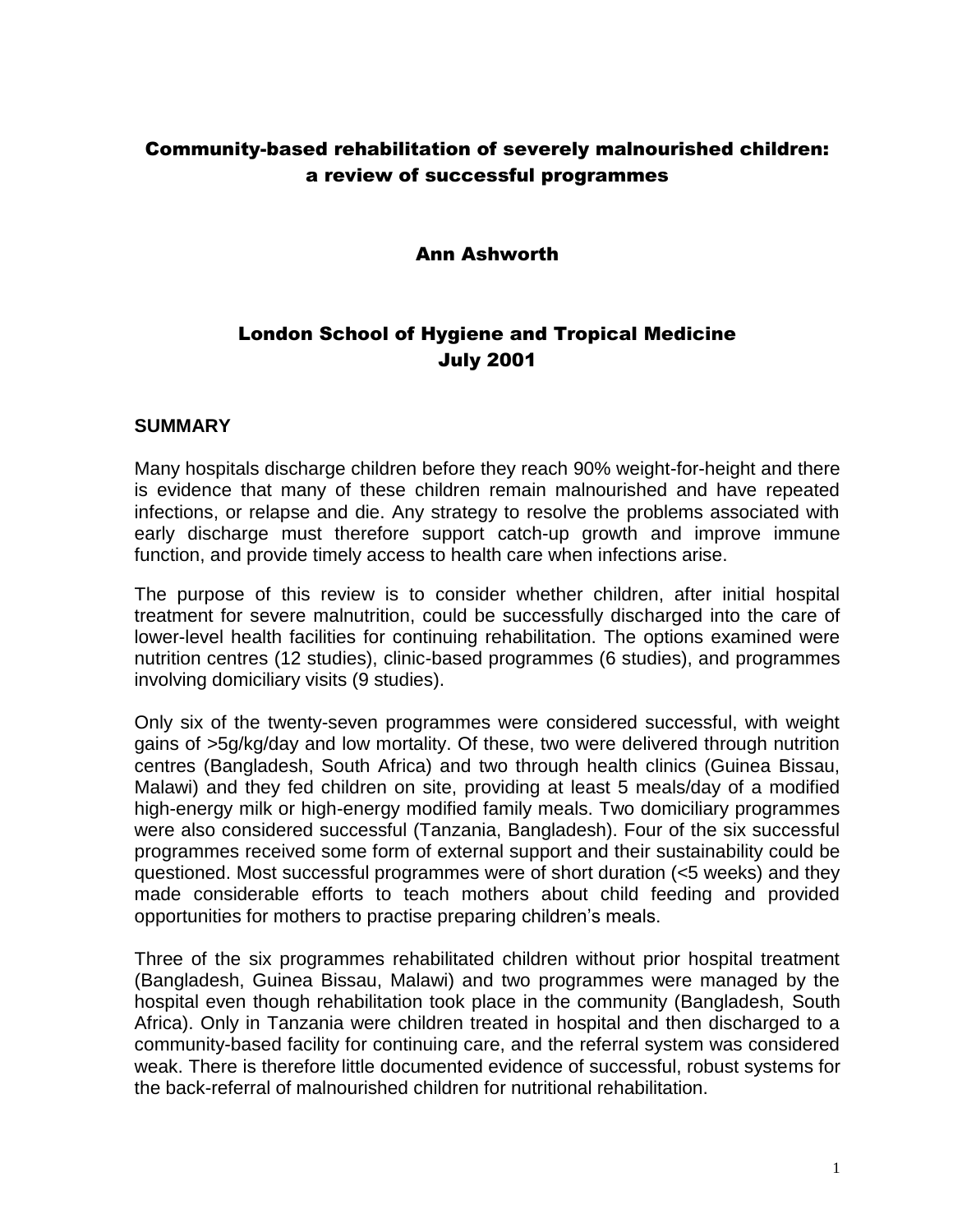## **1. INTRODUCTION**

## **1.1Background**

Over 50% of deaths in children aged 0-4 years are associated with malnutrition, and high priority is therefore given to its prevention and treatment. Regrettably, hospital treatment of severely malnourished children is often poor and outmoded and consequently case-fatality rates are high (1). To improve treatment and reduce mortality, the World Health Organization has published guidelines for the management of severe malnutrition in first referral facilities (2) and a manual (3). These activities form part of the WHO/UNICEF initiative of Integrated Management of Childhood Illness (4).

The treatment of severe malnutrition comprises a short stabilisation phase to treat life-threatening conditions and a longer rehabilitation phase to replenish wasted tissues. If a child is very ill on admission, the initial phase usually takes about one week. In the rehabilitation phase, if children receive appropriate dietary treatment, rapid weight gains (i.e. catch-up growth) can be achieved enabling severely wasted children to 'recover' in about 4-6 weeks. Children are considered to have recovered when they reach 90% of the median weight-for-height (-1SD) of the reference population of the National Center for Health Statistics (NCHS). Recovery of immune function, however, can take twice as long as nutritional recovery (5).

Many hospitals discharge children before they reach 90% weight-for-height. This might be because they a) have a bed shortage b) have budgetary constraints c) rely on clinical judgement of improved status rather than attained weight-for-height d) have high rates of nosocomial infection, e) are unsuccessful due to poor treatment practices. Early discharge also occurs in response to parental request, especially if the mother is required to remain in hospital throughout the child's stay.

The dangers associated with sending children home before they have recovered are:-

- they remain malnourished because their home diet is inadequate for catch-up growth
- their immune function remains impaired and they are prone to repeated infections
- continuing malnutrition and repeated infections lead to a high risk of relapse and death.

One example of this high risk is seen in a recent follow-up of Kenyan children who were discharged after having been treated in hospital for an average of 10 days. Within 1 month of discharge 24% had died, and a further 12% died within 18 months (6). Of the survivors, 44% remained malnourished. In Niger, among hospitalised children who were discharged at –2SD weight-for-height and traced 3-16 months later, 18% were found to have died and 28% of survivors were malnourished (7). The risk of dying was twice as high in children aged <18 months (32%) than in older children (15%).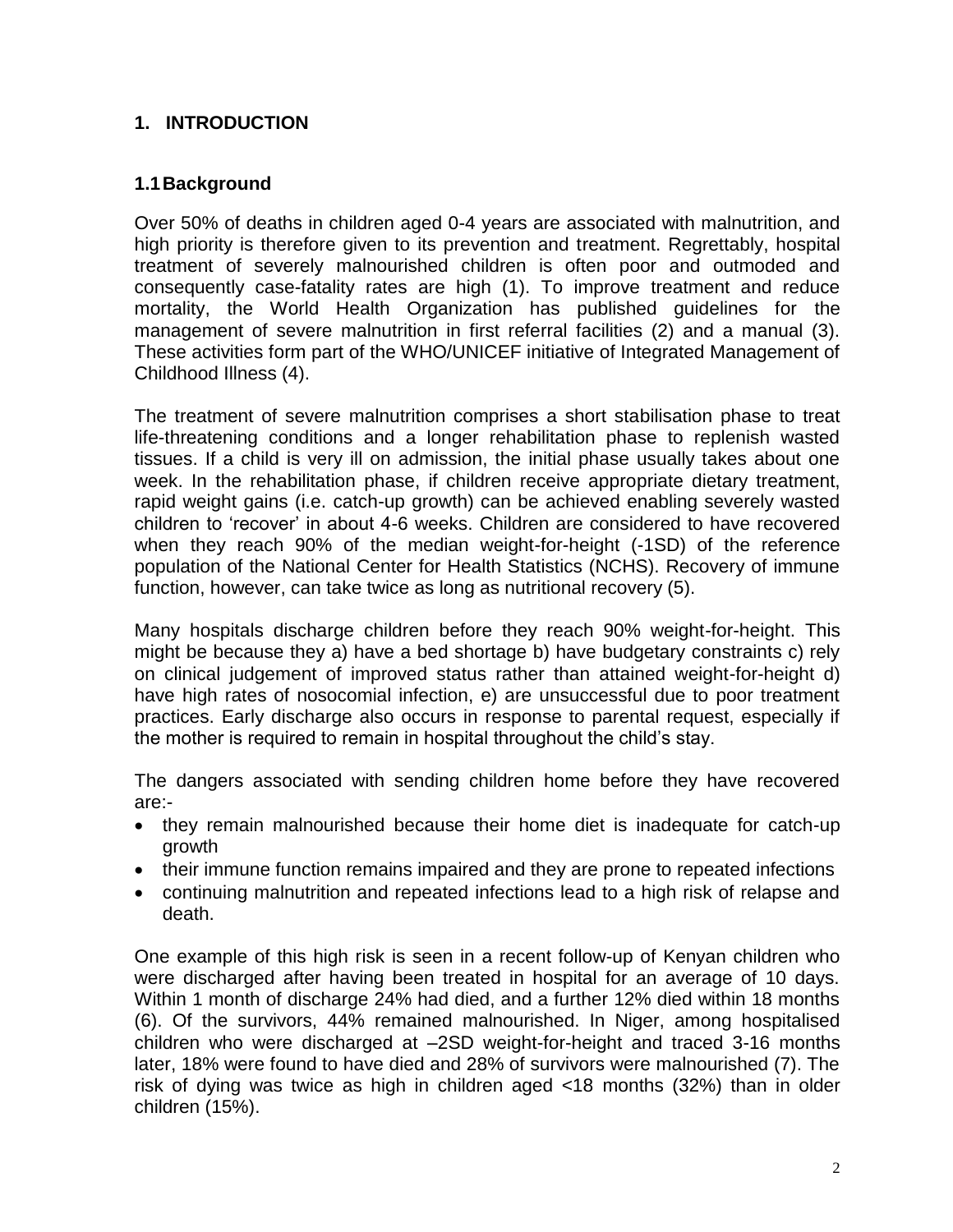Any strategy to resolve the problems associated with early discharge must therefore include:-

- a diet that will support catch-up growth and improve immune function
- timely access to health care when infections arise
- continuing care to assess progress, provide support, and take action when needed.

### **1.2Referral back: an option for continuing care**

The purpose of this review is to consider whether children, after initial hospital treatment for severe malnutrition, could be successfully discharged into the care of lower-level health facilities for continuing rehabilitation.

### **1.3Terms of reference**

- To review the literature regarding community-based nutrition rehabilitation delivered through nutrition centres, health clinics, or domiciliary visits, but excluding very controlled settings.
- To describe successful programmes and report staffing, effectiveness and sustainability.
- To make recommendations on how lower-level facilities could support, continue and/or complete the process of nutritional rehabilitation.

## **2. METHODS**

Literature search: a combination of database searches and hand-searching was used. These included Medline, Popline, PubMed and BIDS (CAB Abstracts).

Measures of success: Since catch-up growth is the main aim of the rehabilitation phase, an acceptable rate of weight gain (>5g/kg/day) was taken as the main measure of success. Other indicators of success were low mortality (<5%) and low relapse/readmission rates (<10%) during the actual period of rehabilitation. Where longer-term mortality, relapse and growth data were available, these have also been examined.

Reporting the results: The findings are reported as follows:-

Section 3.1 reviews the literature pertaining to nutrition centres, both day-care and residential, and describes successful programmes. Nutrition centres situated within hospital compounds are excluded as these were considered not to fall within the terms of reference.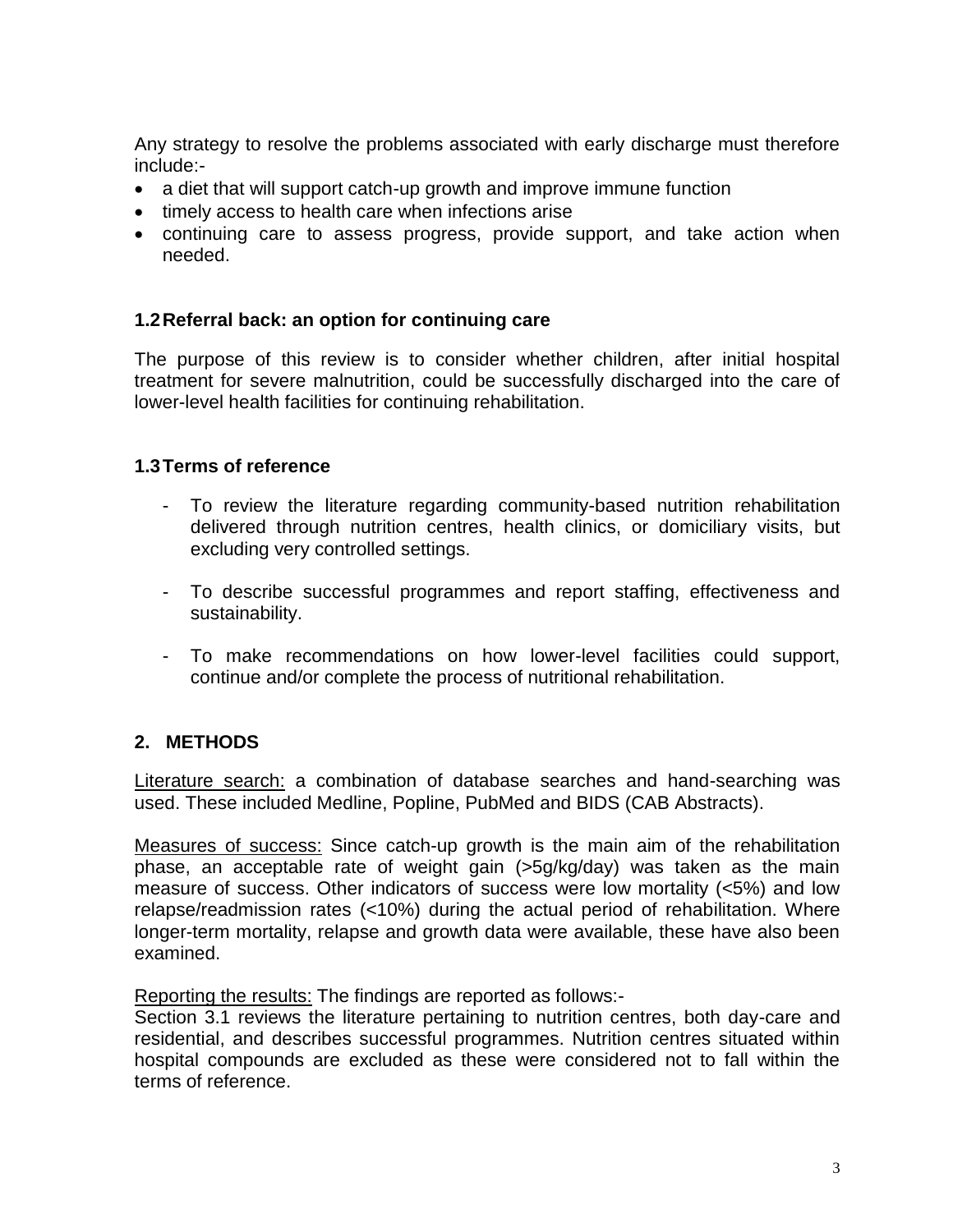Section 3.2 presents the corresponding information for clinic-based rehabilitation. Most clinic-based programmes provide out-patient advice only, but some health clinics function as nutrition centres and these are included in this section as they operate within the context of a clinic.

Section 3.3 examines rehabilitation through home visits. Such programmes can be linked to health clinics, nutrition centres, or hospitals. Their distinguishing feature is that the service is delivered at home. Any programme that incorporated home visits is included in this section.

## **3. RESULTS**

The findings from 27 studies are reviewed. On the whole, the quality of the studies is disappointing both from a methodological perspective and in their general presentation. In some studies the sample size is small and losses during the study period are often high. If children lost have higher mortality and relapse rates and poorer catch-up growth than those followed, then the reported results will be subject to bias. Few authors report rates of weight gain (g/kg/day) and for the most part I have calculated these from other data given. In many studies, percent weight-for-age is used for classifying the severity of malnutrition and impact of treatment, but this measure is of limited value as low weight-for-age can coexist with normal weight-forheight, and rapid catch-up growth is only possible for children with a deficit in weightfor-height. On the few occasions where readmission rates are reported, it is rarely possible to distinguish readmissions for malnutrition from those for dehydration etc. Few authors provide details of the programme or services offered, staffing levels or child attendance. Few report costs.

## **3.1 Nutrition centres**

The description 'nutrition centre' covers a wide-range of facilities from simple village huts staffed by local women to spacious purpose-built, fully-equipped units with nursing and medical staff. Their common feature is that they all provide meals for children to eat on site. Some large, specialised 'nutrition centres' function as referral hospitals and these are not included in this review.

## **3.1.1 Early studies of nutrition centres (pre-1980)**

Nutrition rehabilitation centres (NRCs) were first proposed by Bengoa in 1955 (8,9). He perceived a centre as a simple construction in the community where up to 30 mild or moderately malnourished children would attend for 6-8 hours/day, 6 days/week and receive 3 meals for about 3-4 months. Mothers would help cook and clean on a voluntary basis and learn about good feeding practices and childcare. Where such participation was not possible, mothers would have a weekly meeting with the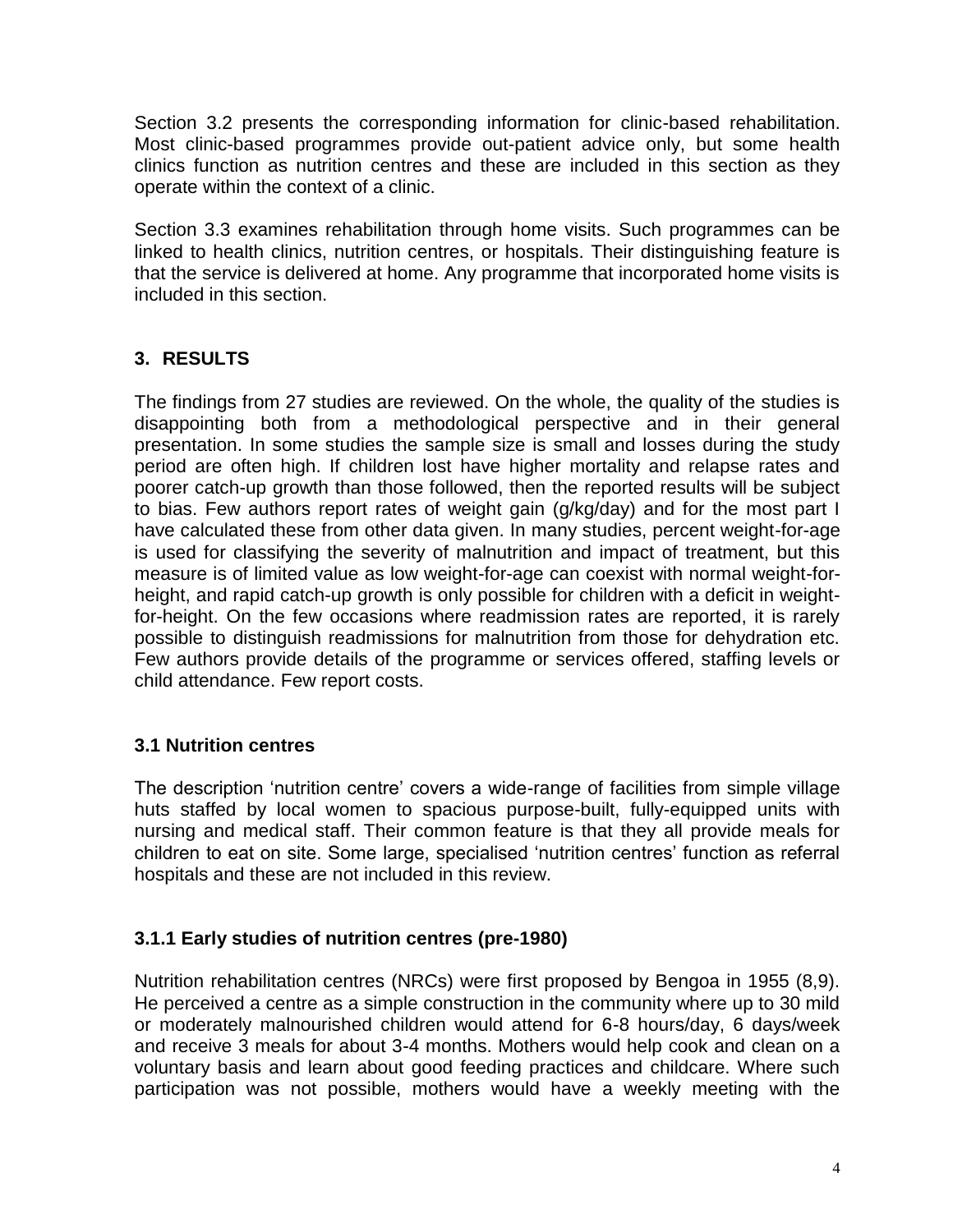supervisor at which practical demonstrations would be given. The dual aims were to correct children's weight deficits and to teach mothers. Bengoa gave high priority to teaching mothers about child feeding and health care as his long-term aim was prevention of malnutrition. The duration of 3-4 months was based on the time needed for mothers to learn, rather than on the time needed to rehabilitate children.

Day-care NRCs were considered impractical and inappropriate for sparsely populated rural areas where distance would preclude daily attendance. For these situations, residential NRCs were advocated. Residential NRCs were also considered suitable for severely malnourished children whose medical complications had been successfully treated in hospital but were not recovered in terms of their weight. The result of this dual target population was that nutrition centres often cared for mild, moderate and severe cases. In terms of staffing, Bengoa considered that a public health or auxiliary nurse could take charge, provided there was general supervision from a doctor and a nutritionist or dietitian.

NRCs were particularly popular in the 1960s and 1970s and the performance of these early NRCs has been reviewed previously (10-12) and so will not be repeated here. In general, the conclusions were that NRCs had low mortality and a favourable effect on the growth of malnourished children while they attended the centre, but this was rarely sustained once they left. Possible reasons for the latter were that a) more attention was given by staff to feeding and caring for children than to educating mothers, b) the advice to mothers was unrealistic with too much stress on provision of meat, fish and eggs, c) abject poverty constrained some families' ability to alter their feeding practices, d) the child's carer at home was not the person who attended the centre e) fathers were not involved yet they were influential in resource allocation and families' eating habits.

Although 70-80% of children attending well-operated NRCs showed catch-up growth, the actual rates of recovery were slow, primarily due to low energy intakes (12). This is exemplified in Tanzania where, during a 14-month rehabilitation period, energy intakes averaged 82kcal/kg/day and mean weight-for-height only increased from 77% to 81% (13). In many centres poor supervision was a further factor and lack of on-site medical staff meant that treatment for children who became ill was often delayed, leading to loss of weight (12). In urban NRCs, child attendance tended to be more erratic and mothers' participation more difficult to achieve than in rural centres. This was attributed to a greater proportion of urban mothers working for a wage and the greater mobility of urban families (11). Typically the mean change in weight-for-age during 4 months' rehabilitation was a modest 4-5% (10).

#### **3.1.2 Studies of nutrition centres since 1980**

**Table 1** summarises twelve studies (14-26) divided into day-care nutrition centres and residential nutrition centres. In each section the studies are listed chronologically. Two were considered successful (18,24) and are described in section 3.1.3.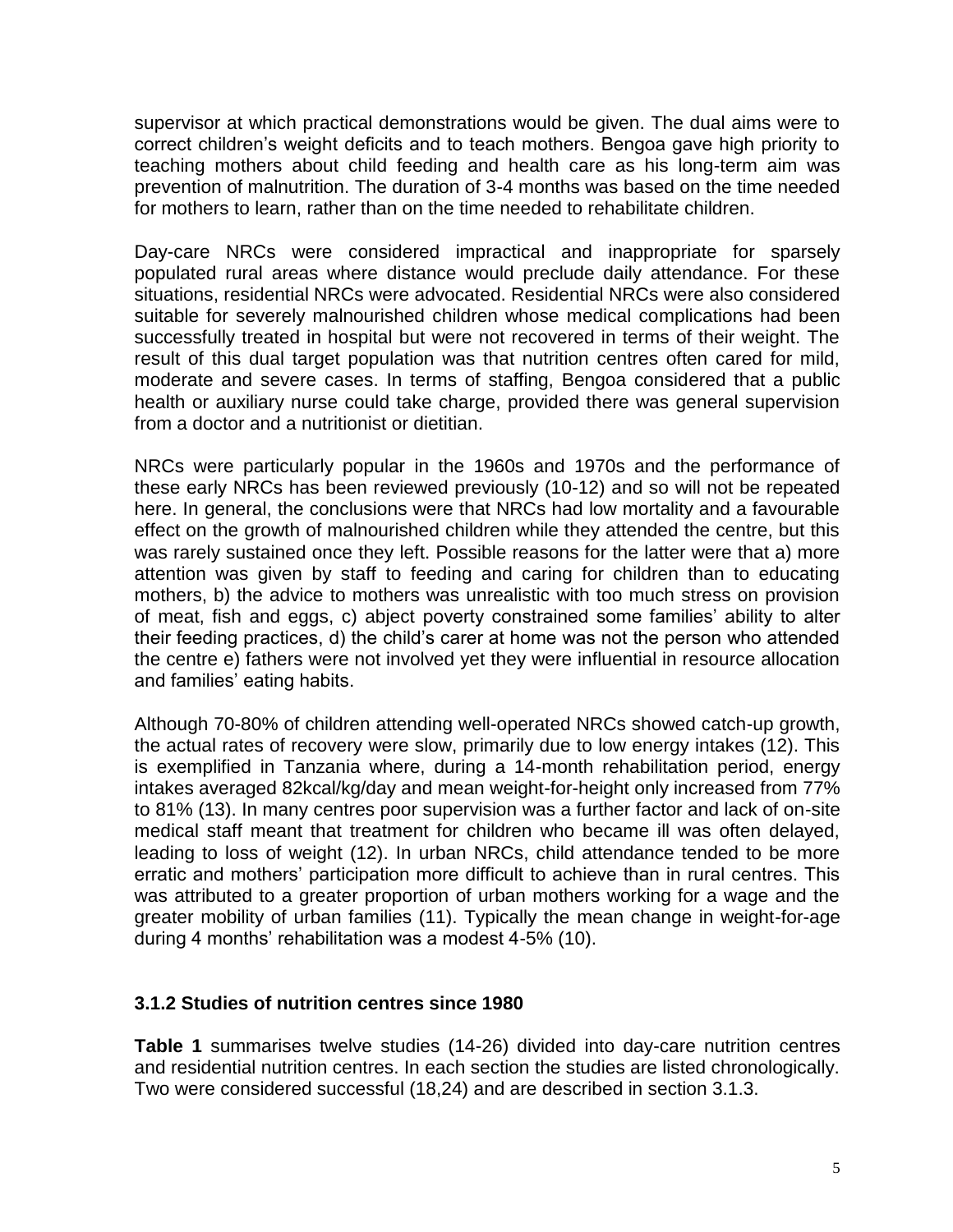Day-care nutrition centres: Seven studies describing the performance of day-care rehabilitation centres were located (14-20) but only the programme in Niger (19) simulates the situation of interest in this review, namely treatment of children referred from hospital to a lower-level facility for continuing rehabilitation. In this study, children with moderate or severe malnutrition were treated in the National Hospital in Niamey and, after resolution of diarrhoea, dehydration or other acute condition, were randomly referred to one of eleven local day-care nutrition centres or to an inpatient section of the hospital reserved for malnourished children. The median duration of inpatient stay before randomisation was 7 days. Inpatients were looked after by a nurse and received three meals/day, and a doctor made rounds each morning. The local day-care rehabilitation centres typically had nursing staff but no doctor, and mothers came early in the morning with their children and prepared a meal with food partly provided by the centre and partly by themselves. At some centres the children left at the end of the morning and in some they stayed for lunch. Education sessions were held in both types of location. In the first two weeks of treatment, mortality was  $~12\%$  for children sent to the day-care centres and  $~24\%$  for those who remained as inpatients. After discharge further deaths occurred, bringing the total deaths in the 6 months from the start of rehabilitation to 41% among inpatients and 33% among daycare children. Thus neither location could be considered to provide successful treatment either in the short or longer term.

Although the other day-care centres in Table 1 had lower mortality than in Niger, their rates of weight gain were disappointing, and only the programme in Bangladesh approaches success (18) and this is described in section 3.1.3. Three programmes provided 3-5 meals daily for 6 days/week (14,16,18) and one provided just one meal/week (15). Most provided maternal education and most expected mothers or carers to attend for extended periods, the median being 3 months. Some children attended intermittently or discontinued and in the four studies with data (16-18, 20), the median drop-out rate was 15%.

Residential nutrition centres: Five studies were located (21-26) and are summarised in Table 1. The duration of treatment was shorter than for day-care centres, with a median of 5 weeks. Mortality tended to be lower in residential centres compared with day-care nutrition centres (median 4% vs 10%) and rates of weight gain appeared more rapid. Information regarding discontinuation is limited to centres in the Philippines and India, and their rates were higher than any reported for day-care centres. In rural centres in the Philippines, 24% absconded or were discharged against medical advice (21) and in India 27% were discharged within two weeks because their mothers did not want to stay (23).

The only study that reports low mortality and acceptable rates of weight gain is from South Africa (24,25). This centre also fits the description of a facility receiving cases of severe malnutrition for rehabilitation after initial treatment in hospital and is described in the following section.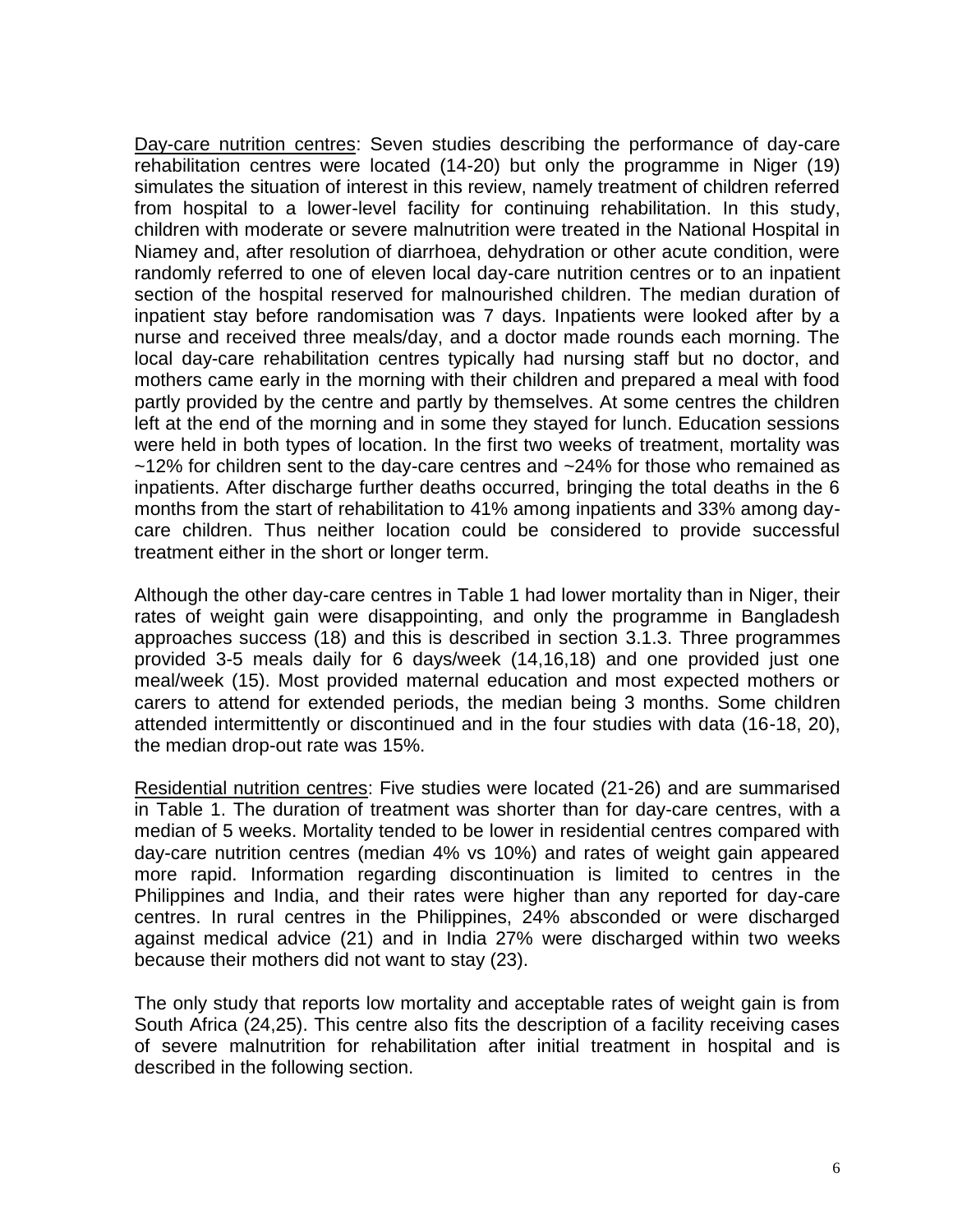### **3.1.3 Successful nutrition centre-based programmes**

The successful rehabilitation centres are notable in specifically reporting their dietary management, giving details of menus, recipes and meal frequency, indicating an awareness of the vital role nutrition plays in rehabilitation. Emphasis is given to providing high energy, high protein intakes to achieve rapid catch-up growth. Their approach to teaching mothers is holistic and there is emphasis on providing opportunities for mothers to learn by practising what they are taught.

a) Day-care, Bangladesh (18). Two nutrition centres in Dhaka for treating uncomplicated non-oedematous malnutrition were the focus of this study. The centres had been developed in the city's poorest areas in collaboration with local community nutrition councils who had donated the facilities and were responsible for their maintenance. The centres were open for 8h/day and staffed by urban volunteers who received 2 months' additional training and supervision through the Urban Health Extension Programme (UHEP) of the International Centre for Diarrhoeal Disease Research. The UHEP provided personnel, food and technical support. Each centre had 5 volunteers and a capacity of 25 children, giving a staff:patient ratio of 1:5. Each volunteer had been trained for specific duties. A physician visited weekly and supervised the programme.

Children were given a high dose of vitamin A and immunised at admission, and given antibiotics if signs of infection were present. Three meals and two snacks were fed daily prepared from low cost, energy-dense, locally available foods using recipes that had been tested for acceptability and ease of preparation. Health education included causes and prevention of malnutrition, prevention and treatment of diarrhoea, immunisation, family planning, hygiene and childcare. Mothers actively participated in meal preparation.

The mean weight-for-height of those who completed treatment increased from 73% to 83% in 4 weeks. This is consistent with a rate of weight gain of ~5g/kg/day. Mortality is not specifically mentioned, but one can reasonably infer that there were no deaths. Some 12% of children failed to complete treatment, the main reason being that daily centre attendance by mothers caused loss of wages and became an economic burden. Female children attended less frequently than boys, suggesting that more inconvenience may be tolerated for the benefit of male children than for girls.

In an earlier study (16), the education programme is described in more detail. Each lesson was pre-tested for interest and comprehension by mothers, and ease of presentation by staff. Informal participatory techniques were used including storytelling, role plays, discussions, pictures and participant demonstrations. A demonstration garden was maintained. The mean rate of weight gain was 3.3g/kg/day and lower than in the study described above, probably because children were less wasted.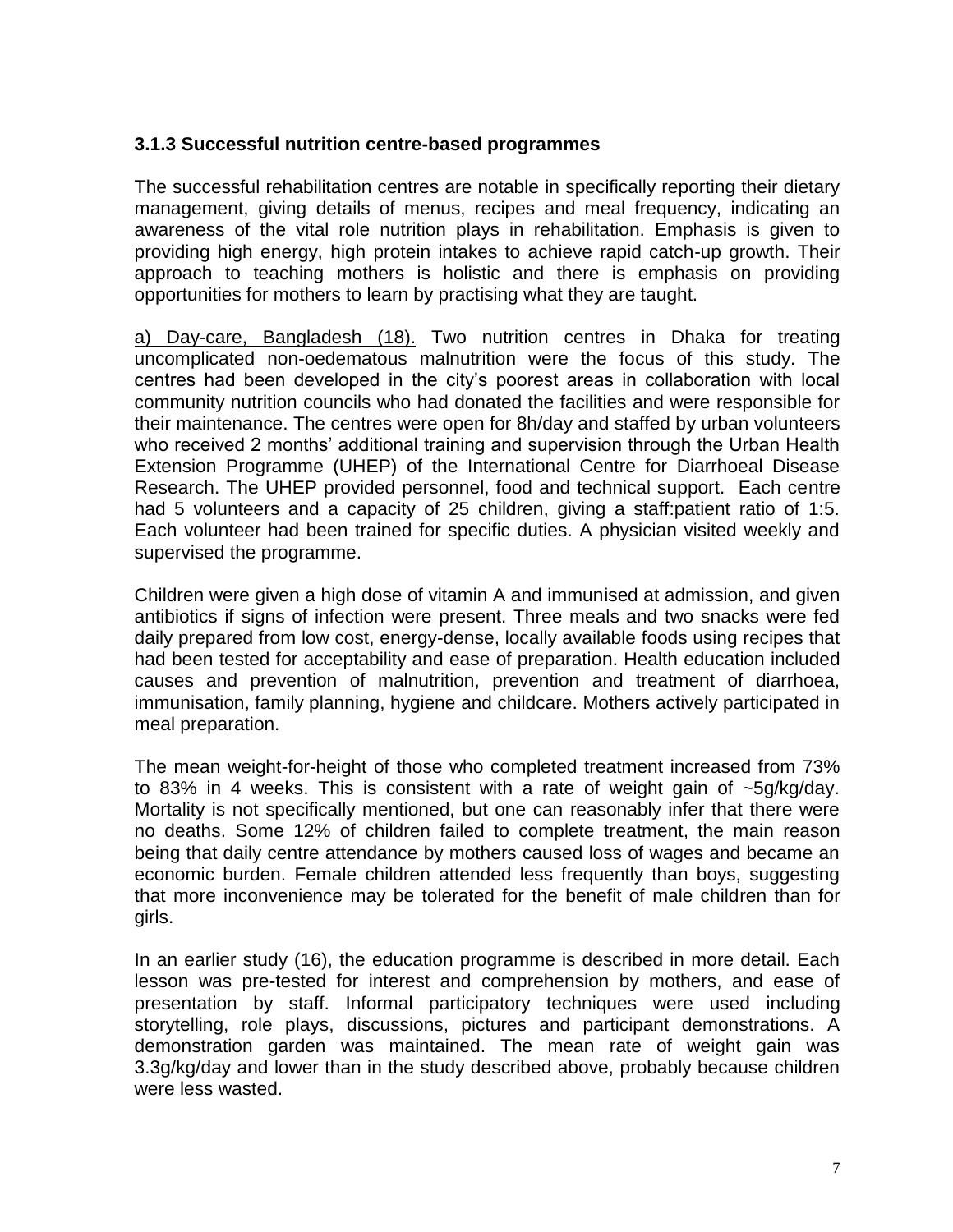The centres in this programme received malnourished children from the community, either by referral from clinics or from surveillance surveys. In theory, these centres would also seem suitable to rehabilitate severely malnourished children after initial hospital treatment. The reality, however, was that the community nutrition councils found it difficult to provide for maintenance, repair and security of the centres and volunteer community participation without external funding. The sustainability of a community-resourced programme is thus questionable.

b) Residential, South Africa (24,25). The Gold Fields nutrition centre, 30km from Pretoria and linked to the Medical University of Southern Africa, was established in 1986 in response to the continuing high prevalence of malnutrition in the district. It also provided the University's community health care services. Children were only admitted to the centre if serious complications had been treated and their condition was stable. Of those admitted, 81% had first been treated for an average of 10 days in hospital. Whenever possible children and carers resided at the centre, otherwise they attended on a daily basis. The rehabilitation diet was based on low cost family foods and was high in energy and protein. The children were fed 6 times a day. Emphasis was given to carers practising feeding their children and this was achieved in a supportive and caring environment. To help overcome the problem of poverty, mothers were taught to make the most of what they had at home and enhance selfsufficiency by increasing garden productivity, raising small livestock and planting fruit trees. Income-generating skills, such as needlework, knitting and childminding, were taught, as was child-spacing. Teaching aids included posters, flip charts, videos, songs and role plays. During their stay, carers' attachment to their children increased, as did their awareness of their children's emotional needs. Staffing was multidisciplinary and, from the range of activities provided and the individual support given to carers, it is reasonable to assume that staffing levels were good.

Mean weight-for-height at admission to the centre was 85% and this increased to 89% after an average stay of 10 days. The mean weight gain was 42g/day (~6g/kg/day). Children were discharged when weight gain was good and the carer could demonstrate that she was able to put into practice what she had been taught. In cases of extreme need, carers at discharge were given skim milk powder or peanut butter, and micronutrient supplements. All were given a growth chart. At follow-up, 80% could produce the card and 69% had attended a clinic or the centre for checking progress. The mean weight-for-height was 99% at follow up, which on average was 12 months after discharge, but 18% had deteriorated.

At follow-up, 74% of carers remembered the advice to add peanut butter, fat or sugar to the child's cereal, and 74% had implemented this advice. Although 51% remembered advice about frequent meals, only 26% followed it. Only 19% remembered the advice on hygiene. What the carer remembered or implemented, however, appeared to bear little relation to the child's nutritional status at follow-up. There was an increase of about 10% in the families who kept poultry and animals for milk, and 20% had vegetable gardens compared with 7% at admission. Some 60% of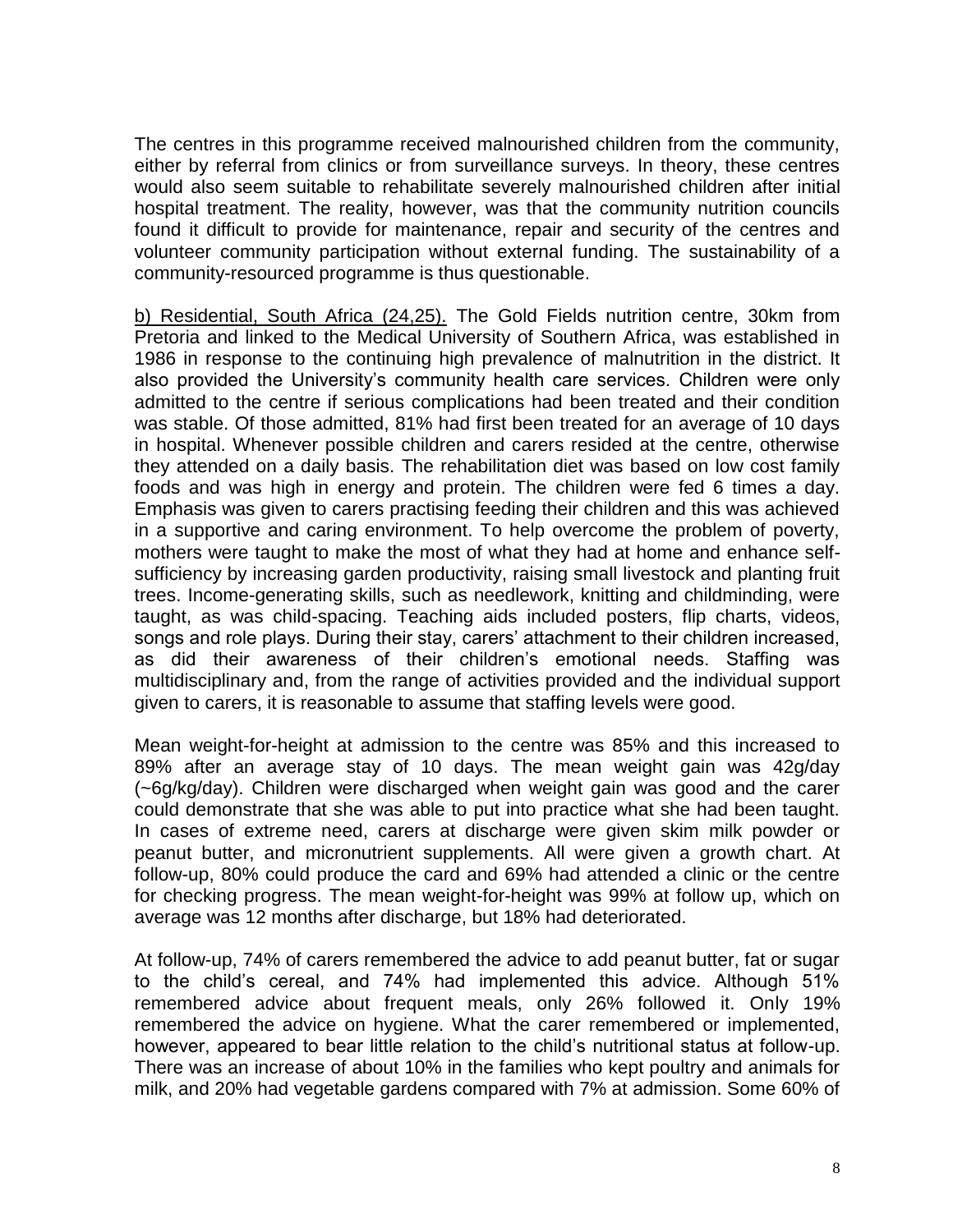carers told neighbours what they had learned at the centre. In 1989, two satellite nutrition clinics were opened as part of local clinic services, one functioning as a daycare centre and the other as a weekly nutrition clinic, two of the aims being to manage patients at home whenever possible and provide follow-up care.

## **3.2 Clinic–based rehabilitation**

**Table 2** summarises six studies of clinic-based treatment, four of which provided advice to carers on an outpatient basis (27-30). Of these four, none was convincingly successful. In the programme in Pakistan (30), although the authors reported success, the weight gains are difficult to evaluate and 22% discontinued.

Two successful programmes in terms of rates of weight gain are those in Guinea Bissau (31) and Malawi (32). Case-fatality was <5% in Guinea Bissau and 7.5% in Malawi. In Malawi, all the children were oedematous and would normally be considered in need of referral to hospital for medical care. For the purpose of this review, we can assume that oedematous children being treated in hospital would only be discharged to clinic-based care if their oedema had resolved (2). In Malawi, resolution of oedema took 10 days on average. Thus, if we exclude deaths in the first 10 days of this study as reflecting deaths in the initial treatment phase, the casefatality rate for clinic-based rehabilitation in Malawi falls from 7.5% to 3.7%. In the context of this review, it is therefore reasonable to conclude that both these programmes meet the criteria of success, and they are described below in section 3.2.1.

## **3.2.1. Successful clinic-based rehabilitation programmes**

The approaches to treatment in the two successful programmes are interesting in that both involved a) establishing rehabilitation centres within rural clinics and b) implementation, at least in part, of the WHO dietary guidelines.

a) Day-care clinic, Guinea Bissau (31). This evaluation was in Gabu region where a health technician and nurse visited villages every 3-4 months. In 1987, nutrition rehabilitation centres were created inside two health centres and a third was set up in a district hospital. The centres were staffed by government auxiliary nurses with no medical supervision. If a severely malnourished child (<60% weight-for-age) was found in a village and there was a space at the clinic, then the nurse met with the family and close relatives in the presence of the village health committee. This usually helped the family take a decision to attend the rehabilitation centre at the clinic. Since this was a day-care centre, mothers from outlying districts had to find overnight lodgings for themselves and child.

The nurses had 2 years' general training and 2 weeks' specific training on malnutrition and rehabilitation. Most children received antibiotics for 5 days and the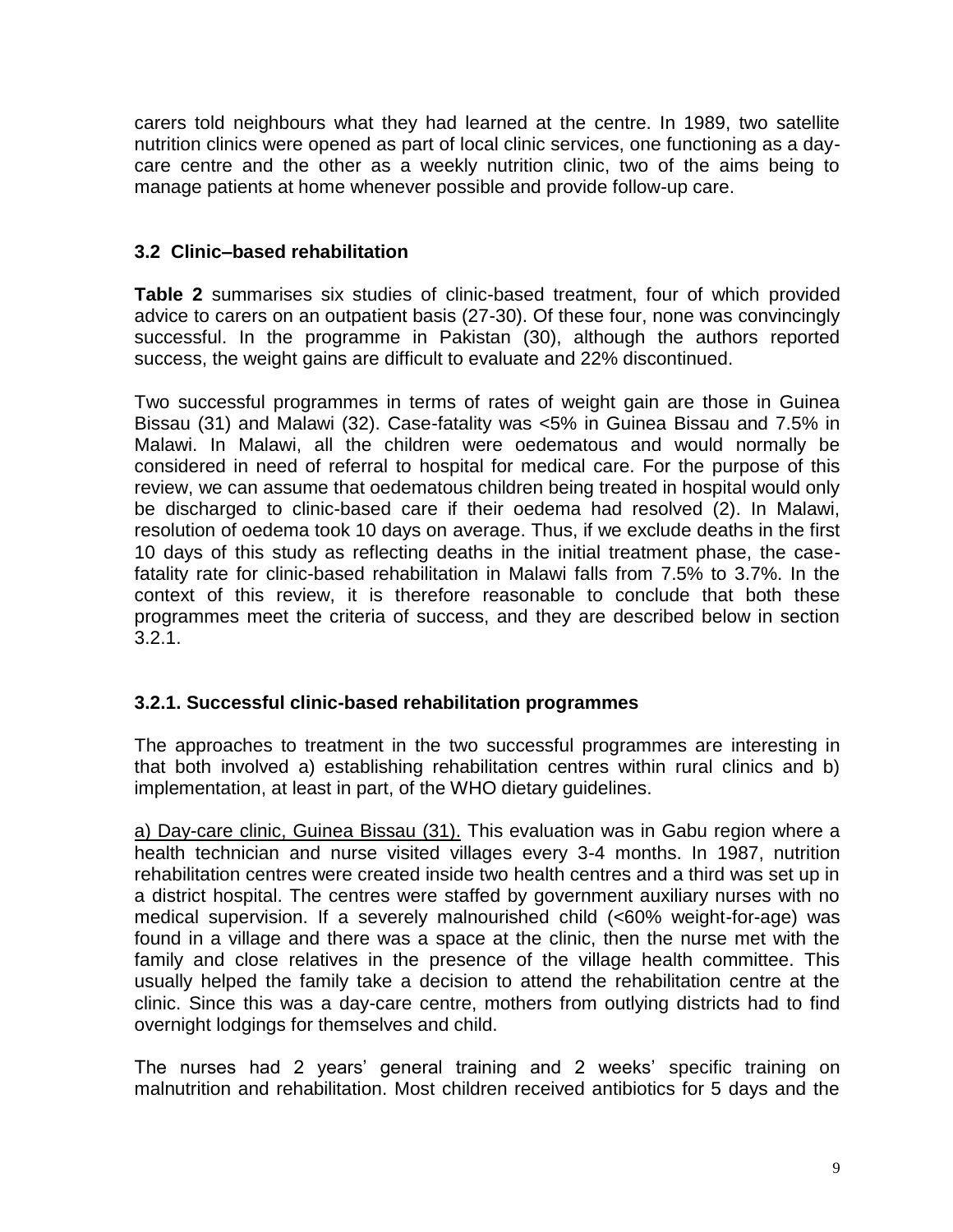rehabilitation diet in the centre was 3-4 milk-based feeds/day. Additional feeds were taken home or to the lodgings. The World Food Programme provided dried skimmed milk and oil, and some of the sugar and rice. Families provided millet flour, rice, honey, cooking utensils, fuel for cooking (charcoal) and bed linen. Little information is given about the content of the education programme. Nurses spent 2-4h each day in the centre and the rest of their time was spent in other health centre activities.

The mean duration of rehabilitation was 13 weeks and the mean weight gain was 37g/day. From other data presented I estimate the rate of weight gain to be ~6g/kg/day. The mean weight-for-age SD score improved from -4.52 to –2.76 during the 13 weeks' rehabilitation. Mortality during treatment was 4.8% and few deaths occurred within 48h. About half the late deaths were from AIDS, tuberculosis and cerebral malaria. For malnourished children who could not be accommodated in the clinic, 21.5% died within 30 months, compared to 15.8% for children treated at the clinic (RR 0.75, 95%CI 0.57-0.99). Post-discharge relapse to severe malnutrition among treated children was 1.4%.

Compliance from families was excellent and only 3% absconded despite the long period of rehabilitation. This was attributed, at least in part, to the initial village discussions and active community participation in the establishment and monitoring of the overall health care programme. These discussions, however, might also have led to self-selection bias by which only those who felt able to attend for 13 weeks actually enrolled.

b) Residential clinic, Malawi (32). The clinic-based component of this study was in three typical rural clinics in southern Malawi. All had inpatient facilities and the mean stay was 19 days. The children were cared for by a nurse, with supervisory visits by a paediatrician every 2-4 weeks. Oral rehydration and intravenous fluids were used cautiously to avoid excess sodium and fluid loads. All children received antibiotics and a milk-based diet comprising a starter formula (66kcal and 1g protein/100ml) and then a catch-up formula (114kcal and 4.1g protein/100ml) and enriched porridge (maize, soy, sugar and oil) when appetite and oedema improved. The ingredients came as a premix from the World Food Programme. Six feeds/24h were given and the target energy intakes in the stabilisation and rehabilitation phases were 79 and 170kcal/kg/day, respectively. Electrolyte imbalances and micronutrient deficiencies were corrected by Nutriset's Combined Mineral Vitamin (CMV) mix, but only during half the study period.

On average, children at admission were aged 29 months with a weight-for-height SD score of –1.7 after loss of oedema. Mean weight gain from admission was 6.4g/kg/day. Since all the children were losing oedema during this time, the true rate of tissue accretion is likely to be twice this rate. The provision of CMV was associated with lower mortality and faster rates of weight gain (6.1 vs 4.7g/kg/day) in the study overall. The authors reported a striking improvement in anorexia and irritability with the introduction of CMV. The proportion of children who left the facility without approval was 10%.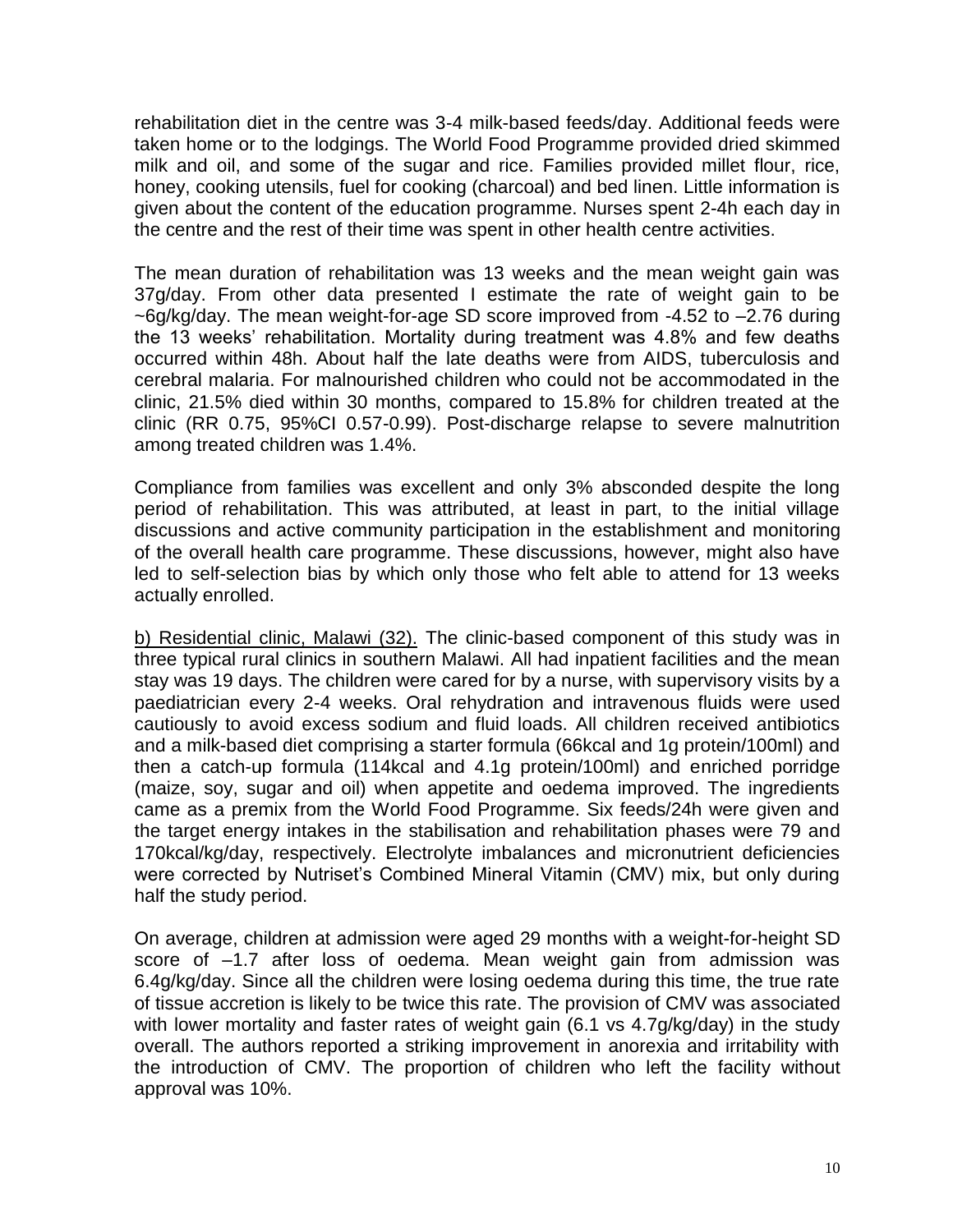### **3.3 Rehabilitation with home visits**

Nine studies were located and these are summarised in **Table 3**. Three programmes provided community-based care for cases of severe malnutrition after initial treatment in hospital (38,41,42), but monitoring of these programmes still remained largely with the referral hospital. Only two approached the criteria of success set for this review. The domiciliary programme in Bangladesh (42-45) came closest to meeting the criteria, with a low case fatality rate (3.5%), no relapses, and a mean weight gain from admission of 4g/kg/day. Since 98% had oedema which took 21 days on average to resolve, the true rate of tissue accretion may have exceeded 5g/kg/day. The Tanzanian programme (38) had a mortality of 8% but this was over a 6-36m period and case-fatality could have been <5% in the shorter term. Relapses were 13% during this 6-36m period. These programmes are described in section 3.3.1, as they might have met the criteria of success set for this review if the analyses had been confined to the oedema-free rehabilitation period.

The Jamaican programme of early discharge and continuing community-based care (41) was unsuccessful despite provision of a catch-up formula. In this randomised trial, after treatment of infections, loss of oedema, return of appetite, and weight gain of at least 5g/kg/day for 3 consecutive days, children either remained in hospital or were discharged early. The latter received weekly home visits from community health aides who delivered a supply of catch-up milk formula with a composition of 134kcal and 3.5g protein/100ml if correctly reconstituted. A measuring cup was provided. The health aides also provided multivitamins and folic acid, and advice on breastfeeding and weaning according to Ministry of Health guidelines. The catch-up milk (590ml) was intended as a supplement to the child's usual intake. The mother was expected to double the child's usual fluid intake. Whether this was achieved is unclear. Experience elsewhere is that food intended as a supplement often replaces the usual diet, in which case the net increase in energy intake can be small.

#### **3.3.1. Home visiting programmes that were assumed successful**

a) Home visits, Tanzania (38). The initial phase of treatment in this programme was at Mbozi hospital, which is in the south western highlands. The hospital had a 20 bedded wing for severely malnourished children adjacent to the paediatric ward and was run by 2 nursing assistants, aided by medical staff when emergency treatment was needed. Medical and dietary management was kept simple so as to be manageable by the limited staff. Measles vaccination, a high dose of vitamin A on admission, daily mineral and vitamin supplements, antibiotics if infection was suspected, and 5-6 milk-based feeds (100kcal/100ml) were provided. Family foods prepared by mothers were introduced after a few days.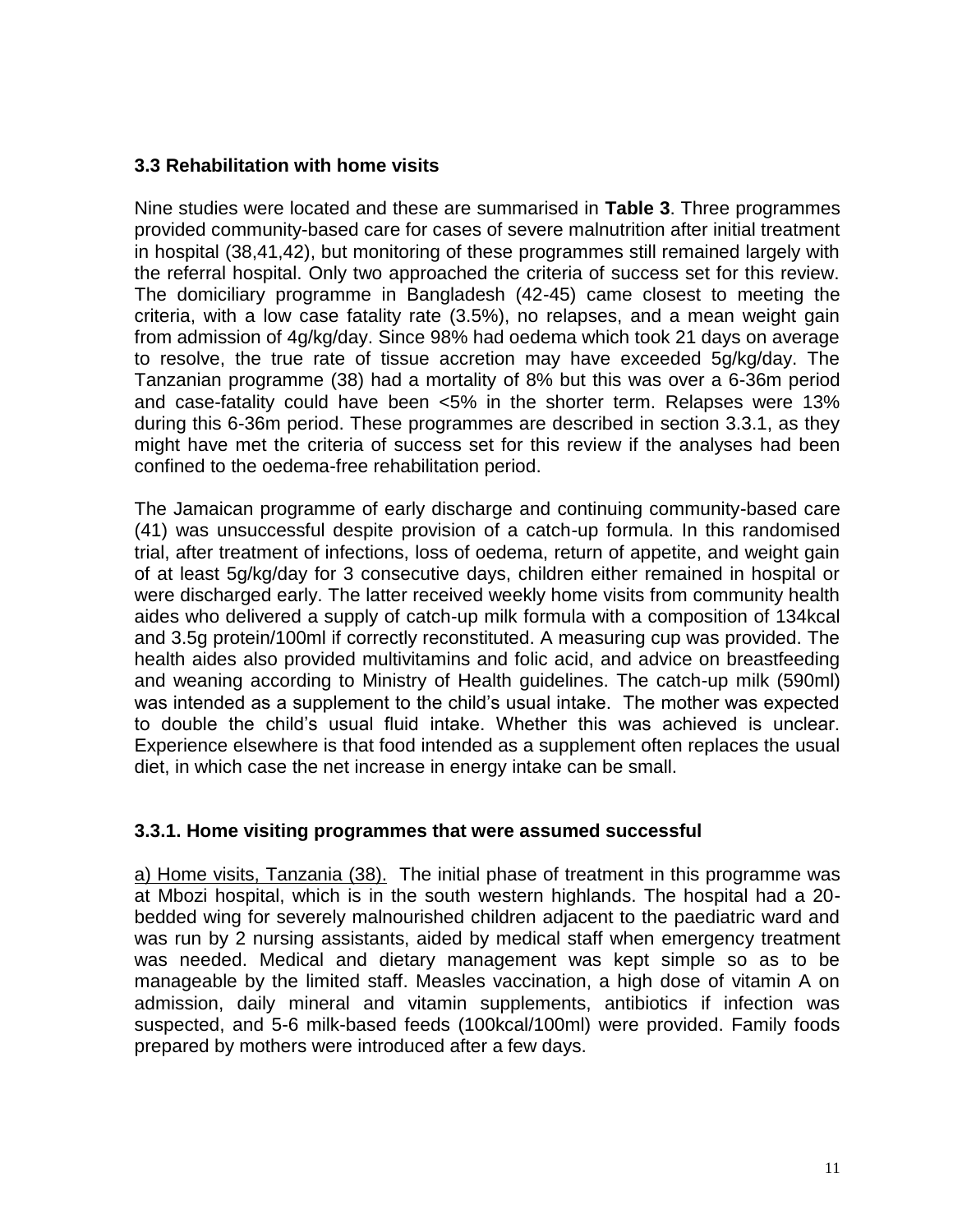Staff involved in educational activities had to master the local dialects and show empathy and respect for the mothers' own views. During their hospital stay, mothers participated in daily discussions on topics related to health and nutrition, and were actively involved in cooking and gardening. Continuing evaluation was used as a tool for training and motivation of hospital staff.

Children, 70% of whom were oedematous at admission to hospital, were referred back for community care as soon as they lost oedema, were free of infection, had good appetite and had started to gain weight. On average they were discharged after 19 days as inpatients. The case-fatality rate among inpatients was 9%, and 17% absconded. At discharge, each child received two notes, one for the health worker and one for the 'ten-cell' leader with a request to help with the follow-up. After 12m, 28% of children had not been registered, either because carers had not handed over their referral notes or because they had absconded from hospital. Of those who were registered at MCH clinics, 76% were seen more or less regularly and/or visited at home. Of those discharged from hospital, 8% died 6-36 months later and 13% relapsed and had to be readmitted. The percentage >90% weight-for-height increased during the follow-up period from 36% to 86%. Of those who absconded, 41% died.

The overall programme aimed to provide information and feedback to village and district leaders to help promote community participation and action. As a result, women's groups and church leaders regularly organised meetings and seminars in their villages, including child health and nutrition topics, and developed projects to promote vegetable gardens and orchards. Primary school teachers organised simple nutrition surveys using pupils to help collect information. Training for teachers, refresher training for health workers, and supervision of follow-up by doctors from the hospital, helped to build trust and respect. Efforts were made to avoid being dismissive and critical of traditional healers as this caused discomfort to villagers and could deter them from attending hospitals and clinics. Steps were therefore taken in this programme for open-mindedness, exchange of knowledge and mutual respect.

The author concluded that dedicated and innovative persons can be found everywhere in local communities, and that the most constructive role that 'involved outsiders' can play is to catalyse and support local initiatives. She considered, however, that relying on mothers or others to transmit messages was a weakness of this referral system.

b) Home visits, Bangladesh (42-45). The Children's Nutrition Unit in Dhaka was established in 1975 as a referral centre for severe malnutrition. It had 60 inpatient beds and day-care facilities for another 40 children, and was largely financed by Save the Children Fund, UK. Admission criteria to the Unit were weight-for-height <60% of the NCHS reference median and/or oedema. Admissions were ~1300/year and 20,000 less severe cases were treated annually as outpatients. Staff comprised 12 nurses for the inpatients and 1 nurse and 2 auxiliaries for the day-care patients, and 7 doctors covering both inpatients and the day-care patients, giving a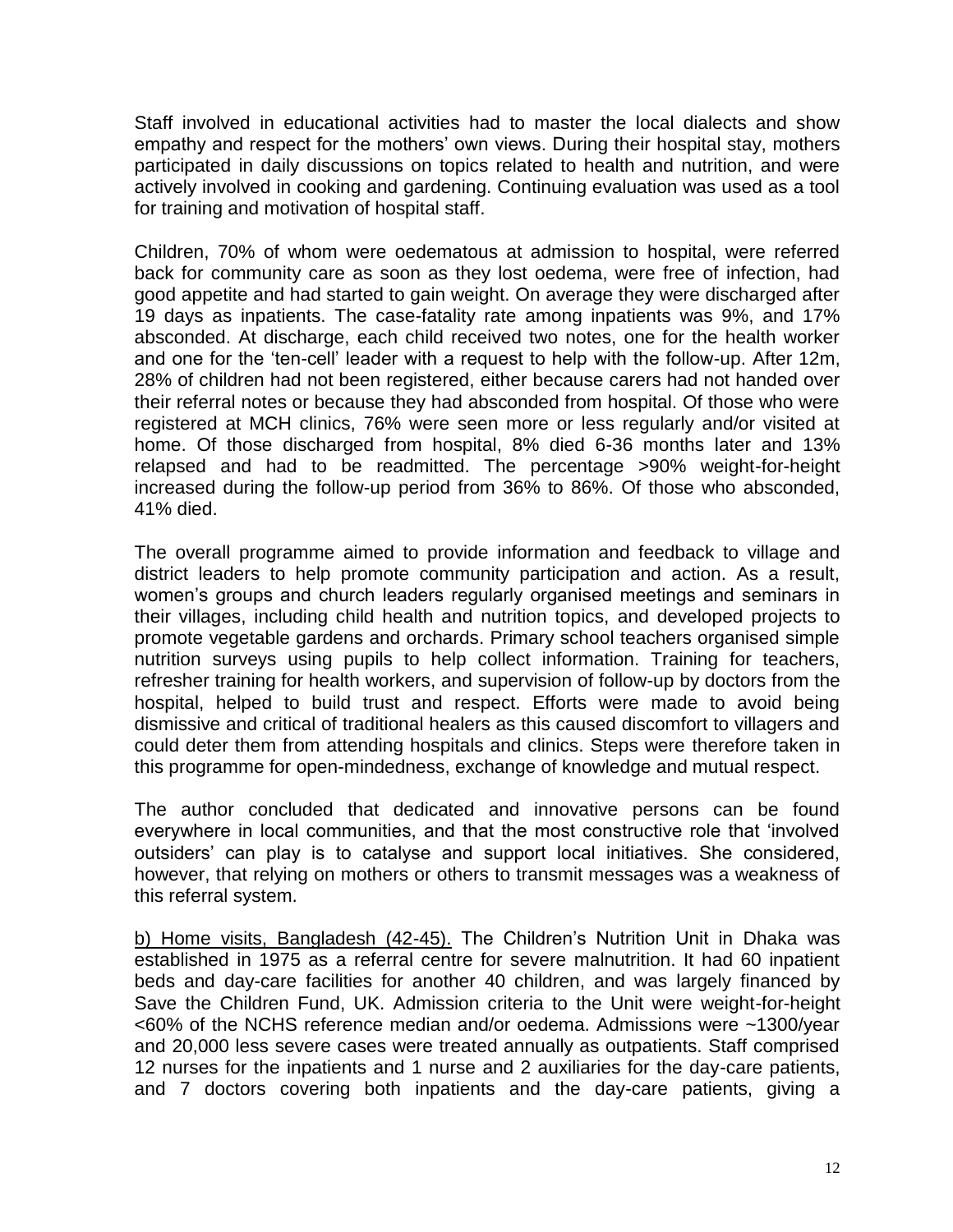staff:patient ratio of 1:5. All children received broad-spectrum antibiotics on admission with appropriate adjustments once the results of laboratory investigations became known. Potassium, magnesium and micronutrients were provided whilst at the Unit. Iron was withheld in the stabilisation phase. A cautious approach to feeding was followed initially, with emphasis on small, frequent feeds. After stabilisation, high intakes of energy and nutrients were provided to promote rapid catch-up growth.

In 1990, a home-visiting service was introduced and a randomised trial was undertaken to compare the cost-effectiveness to reach 80% weight-for-height of three approaches to treatment. These were i) inpatient care throughout, ii) day-care throughout, and iii) day-care for one week followed by weekly home visits for one month or until oedema disappeared, and then fortnightly visits. Multivitamins and ferrous sulphate were provided for those home-visited. None of the groups received zinc. The time and costs to attain 80% weight-for-height were compared. The institutional costs taken into consideration were capital costs and operational costs. The latter included salaries, utilities, laboratory tests, medical supplies and food. Parental costs included wage loss, transport and child's food at home.

Whilst at the Unit, mothers or carers received 20 minutes structured instruction each day on topics relevant to child feeding, disease prevention and family planning. They also participated in cooking demonstrations and actual practice of meal preparation. The domiciliary group received additional instruction during their week at the Unit, particularly what to feed, how much, and how often. The bowl and cup used in the practice sessions were given for the child to take home.

Mortality in the domiciliary group was 3.5% and the median time taken to reach 80% weight-for-height was 35 days, in contrast to 21 days and 18 days respectively for the day-care and inpatient groups. The rate of weight gain in the domiciliary group averaged 4g/kg/day, compared with 6g/kg/day for day-care and 11g/kg/day for inpatients. Infection, poor appetite and non-adherence to the dietary advice adversely affected weight gains at home. Infections were reported in 38% of study weeks. The authors concluded that better weight gains and improved resistance to infection might have been achieved if children sent home early had continued to receive potassium and magnesium, and if all children had been given zinc. Financial constraint was the main reason for not feeding the prescribed amounts, or the prescribed feeding frequency at home.

Despite slower rates of weight gain, the most cost-effective treatment was domiciliary care with one week prior day-care. In this group, the institutional cost to achieve 80% weight-for-height was half the cost of day-care and one-fifth the cost of inpatient treatment. Parental costs were substantially higher for domiciliary care than for other treatments, but nevertheless parents preferred this approach despite their poverty. Day-care was the least liked option and had a 17% discontinuation rate. Neighbours took an interest in the home visits and appeared to assimilate the advice being given to the target child's family, suggesting that domiciliary care may have wider impact due to a 'ripple effect'.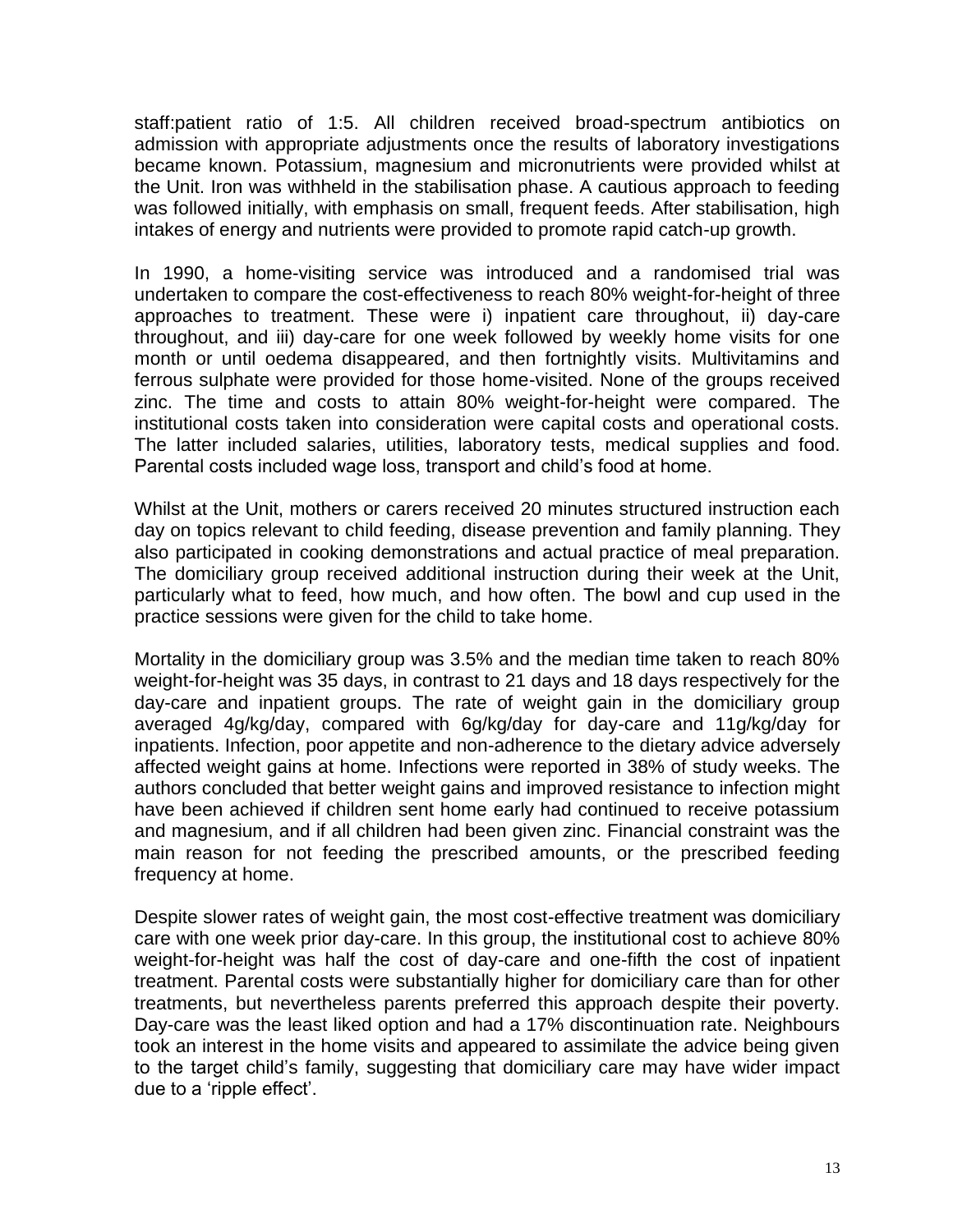A trusting relation with the designated home visitor was established during the week of day care which created an unbroken chain of support and interaction. The domiciliary home visitors were very motivated and carefully selected and trained. They gave feasible advice and understood the importance of being sympathetic and supportive rather than castigating, and to involve fathers and grandparents in decision-making. Including older members helped to break taboos which might otherwise have impeded treatment. The home visitors were trained to weigh and examine children and differentiate minor from major illnesses so they could refer back when necessary.

The children were followed for 12 months after reaching 80% weight-for-height. During this time, 1.5% of the domiciliary group died and none relapsed. The mean weight-for-height increased to 91%. Morbidity was high, particularly diarrhoea and pneumonia, indicating a need for continuing medical support through accessible facilities. Following the trial, early discharge with home visits became a routine service at the Children's Nutrition Unit. Parents were offered a choice of inpatient, day-care or domiciliary care. Mothers of recovered children also acted as informal peer counsellors to give help and encouragement to other mothers rehabilitating their children at home.

### **3.4. Effectiveness, sustainability and staffing**

Four 'successful' programmes were found based on the criteria that were set for this review, namely mortality <5%, relapse <10% and weight gain >5g/kg/day. Two were delivered through nutrition centres (Bangladesh day-care and South Africa residential) and two through health clinics (Guinea Bissau and Malawi). They share several features:

- all fed children on site, and provided at least 5 meals/day
- all provided a modified high-energy milk or high-energy modified family meals
- all were aware of the basic principles of treatment
- most made considerable efforts to teach mothers about child feeding and used a variety of teaching methods
- most provided opportunities for mothers to practise preparing children's meals
- most were <4 weeks' duration
- most had an integrated approach which addressed social, economic and health needs.

Three of the four had external support and their sustainability could therefore be questioned. In the programme in Bangladesh, the support comprised UHEP personnel, food and technical assistance. In Guinea Bissau and Malawi, the clinics received food via the World Food Programme and in addition Malawi received CMV from Nutriset. The Gold Fields programme in South Africa appears more selfsufficient, utilising local low-cost foods and modifying them to meet the nutritional needs for catch-up growth. The Unit is linked to the Department of Family Practice of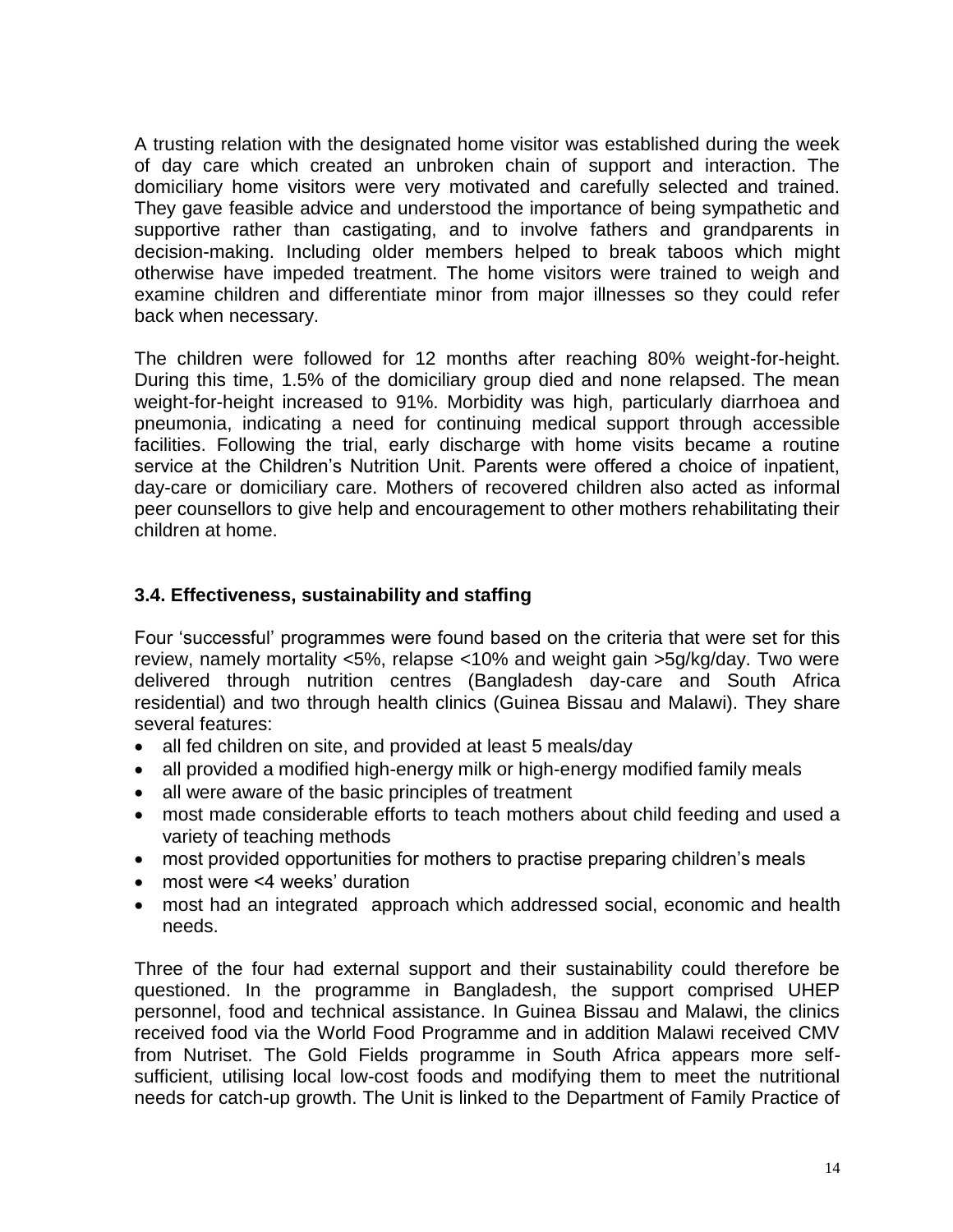the Medical University of Southern Africa, which may have better access to resources than rural district hospitals.

Two further programmes, in Tanzania and Bangladesh, were assumed successful. These provided domiciliary visits. Tanzania has a strong rural health care network of which the ten-cell-leaders are an important part. In the programme described in section 3.3.1, ten-cell-leaders and health workers worked closely together, followingup children after early discharge, monitoring progress and encouraging adherence. Nevertheless, limitations of the system have been reported, including lack of systematic follow-up and home visits by many of the health workers (38). In Bangladesh, the home-visiting programme was more cost-effective than day-care or inpatient treatment (42-45). Rates of weight gain were slowest among the homevisited children but they recovered with no increased risk of mortality either during the rehabilitation period or in the following 12 months. It is possible that rates of weight gain would have been enhanced from the mean of 4g/kg/day if zinc, potassium and magnesium had been provided at home. Provision of zinc could also improve immune function. The home visitors were employed by the Children's Nutrition Unit and this is likely to lead to greater accountability than if the follow-up is divested to a lower facility.

Programmes that rely on clinic-based advice may be the most sustainable, but weight gains were slow and little evidence was found of success as defined in this review. In Indonesia, mortality was 17% with clinic-based treatment (27).

Little information is provided about staff:patient ratios in the papers reviewed, but it would seem that some successful programmes operate with few staff (31,32,38). Cost-effectiveness was rarely studied, the notable exception being the randomised trial in Bangladesh (42), which is discussed above in section 3.3.1. The policy at the Children's Nutrition Unit was to discharge patients at 80% weight-for-height and the aim of the cost-effectiveness comparisons was to examine alternative ways of reaching this target. It must be remembered that for health services whose hospitals currently discharge early, any continuing rehabilitation in the community is likely to be an additional expense, as it will be a new activity.

Some programmes were following basic principles of treatment yet appeared unsuccessful (34-37,39). Possible reasons for their poor performance are discussed in section 3.5.

## **3.5 Poorly performing centres**

The definition of poor performance in this review was mortality >5%, or relapse rate of >10%, or a rate of weight gain <5g/kg/day, during the rehabilitation period. These criteria work well if they are applied to the specific period of rehabilitation. They are less satisfactory for studies where progress is assessed after several months as it is not possible to separate what might be reasonably considered 'rehabilitation' from 'follow-up'. Rapid weight gains only occur when children have a weight-for-height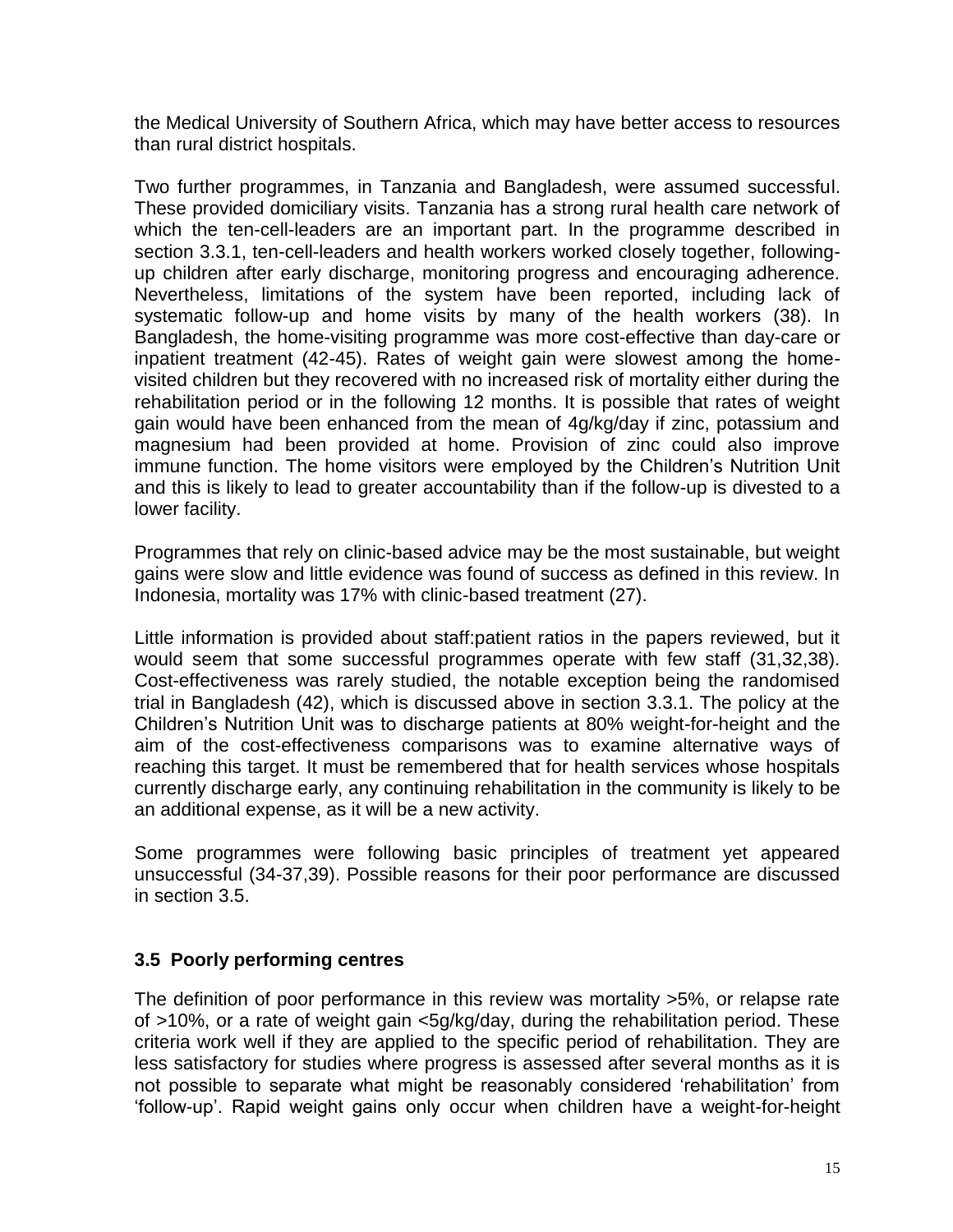deficit. When children approach a normal weight-for-height, their rates of weight gain fall to 1-2g/kg/day. A low rate of weight gain derived over a long period may thus mask a good rate of weight gain during rehabilitation. Also the longer the study period, the more chance the child has to relapse or die. Caution is therefore needed when attempting to interpret studies where progress is assessed after actual treatment has ended.

Poor performance is not in doubt in many of the studies reviewed. There are three main reasons for poor rates of weight gain. These are:-

- low energy density of the rehabilitation diet
- too few meals
- children are not wasted

There is a notable dearth of information about how children were fed in many of the programmes that were unsuccessful. One must assume that this omission reflects a failure to recognise that the malnourished child has special nutritional needs and that if children are to be rehabilitated with family meals these must be modified to increase their energy and nutrient density.

Some programmes, however, performed poorly despite promoting energy-dense diets (34-37,39). These were all domiciliary programmes and two provided the ingredients for a high-energy milk (36,39). One of these was in Trinidad and provided a milk/sugar mix which mothers were to mix with oil, and then mix with water (36). The authors do not comment on the reasons for low weight gain, but it is possible that the oil, which was also provided, was not used for the intended purpose. Without the addition of oil, the mix would be ineffective. Mothers often need considerable persuasion to add oil to children's feeds, fearing diarrhoea. In Jamaica (39), the highenergy milk was intended as a supplement but may have served as a replacement, losing its effectiveness. Provision of free food for feeding malnourished children at home was ineffective in Kenya as the special feeding of one child in a family was against traditional beliefs (34,35). Why the South African domiciliary study was not successful is unclear, but high rates of diarrhoeal illness and other intercurrent infections may have contributed (37). The authors concluded that dietary advice alone was insufficient and that other health measures were needed.

In some poorly performing centres, the need for frequent feeds was overlooked. Provision of three meals is insufficient for rapid growth and probably accounts, at least in part, for the slow weight gain in some centres (14,19). Because a child's stomach has a relatively small capacity, frequent feeds are important to maximise energy intakes during the rehabilitation phase. In some poorly performing centres, the feasibility of the advice was also questionable.

Poor performance associated with the attempted rehabilitation of children who are not wasted is largely due to the use of Gomez grades (low weight-for-age) as entry criteria. If children are low weight-for-age because they are stunted, they will take a long time to improve. In some studies, for example in Zaire (14) and Brazil (20), a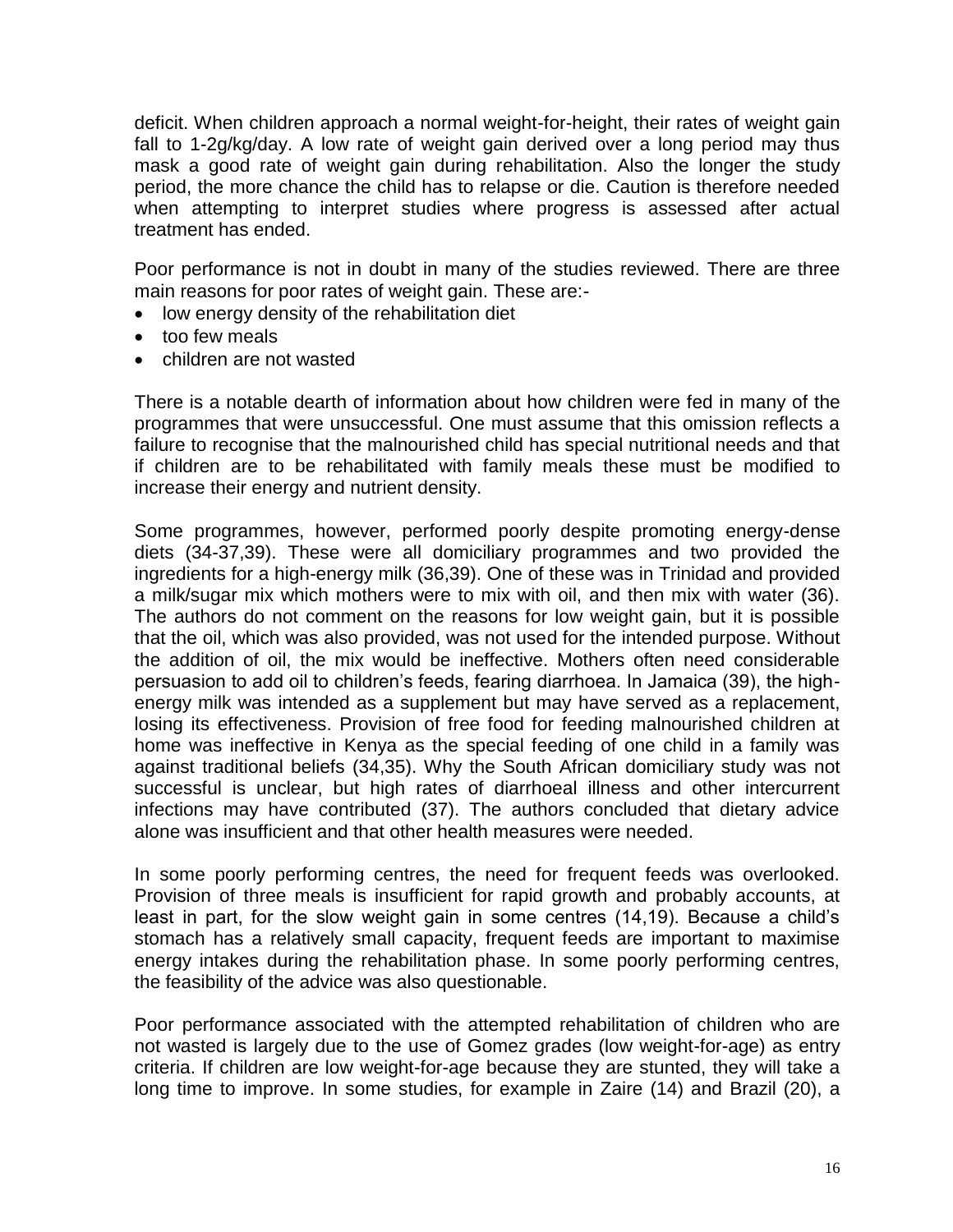considerable proportion of the children were already >80% weight-for-height at entry to the programme. This means that if children were to have a good rate of weight gain initially, it will be of short duration as they will quickly attain a normal weight-forheight and then rapid weight gain will cease. If they remain in the programme, any early rapid gain will be masked by slow gains later. In Brazil, children were kept in the programme for 8 months on average, in the misguided expectation of reaching Gomez grade I. This led to considerable waste of resources and disillusionment of staff who were unaware that the children's low Gomez grades were due to stunting.

### **4. DISCUSSION**

There is clear evidence that early discharge from hospital without continuity of adequate care is a death sentence for many children (6,7,19,46,47). Hospitals with a policy of early discharge and no system of follow-up are usually unaware of high post-discharge mortality. Failure of children to appear at outpatient clinics is easily misinterpreted as parental indifference and irresponsibility, rather than to the death of the children. Early discharge should therefore only be considered if there is adequate referral for effective community-based care.

Of the 27 community-based programmes included in the review, only four were considered successful on the basis of pre-set criteria and two others were assumed successful. Poor performance has thus been a common experience among facilities attempting to rehabilitate malnourished children outside hospital. The main problem is slow rates of weight gain and this is due to inappropriate feeding. Of the successful programmes, only in Tanzania were children treated in hospital and then discharged to an independently managed, community-based facility for continuing care (38). The referral system depended on the carer giving the local health worker and ten-cellleader a note from the hospital and this was reported as a weak system. The other programmes either had no prior hospital treatment (18,31,32) or the initial treatment centre also provided the community-based programme (24,42). Thus there is little documented experience of functioning systems of referral in which malnourished children have been discharged from hospital to lower level facilities for communitybased care, and no examples of reliable systems.

One of the striking impressions about the successful programmes is their energy, empathy and commitment. Most of the successful programmes went beyond the narrow confines of rehabilitation and addressed the wider social, economic and health issues that face poor families. Most had structured programmes for teaching mothers and carers about child feeding and health promotion. Some included home gardening, small livestock production, and income generation. Most required mothers to practise what they learned. Various teaching methods were used within any given programme, and instruction was provided daily. For success, these activities require motivated staff with an aptitude for working with poor families.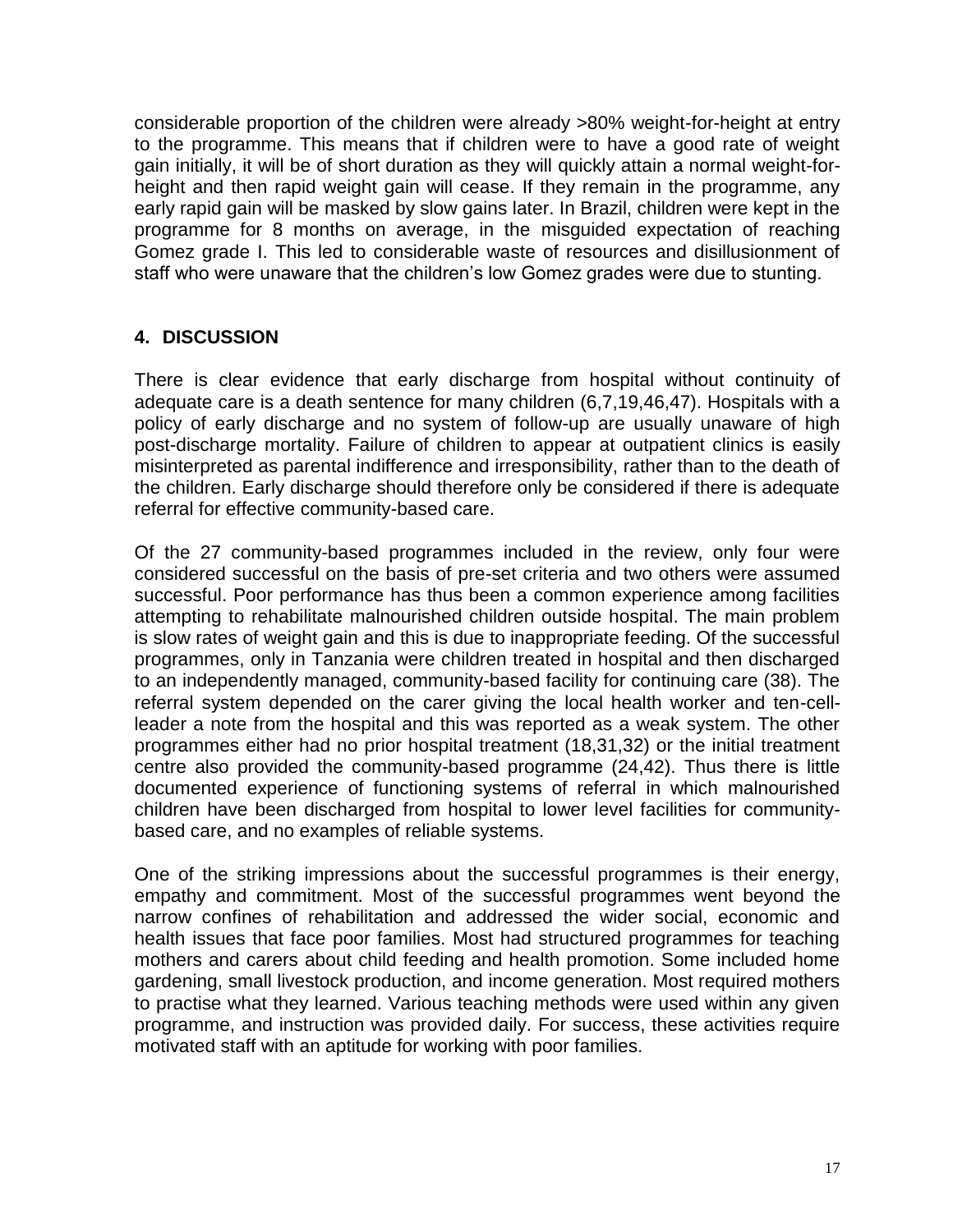All three delivery systems (nutrition centres, clinics and home visits) featured among the successful programmes, indicating that any delivery system can achieve rehabilitation provided it meets the nutritional goals for catch-up growth. It is unlikely that a single system will be applicable for all situations worldwide. Some options may be better suited to urban families than to scattered rural populations, or to mothers working for a wage than to those at home. For successful rehabilitation after early discharge, the system chosen should satisfy the two following conditions:-

 **Achieve dietary intakes that will promote catch-up growth and improve immune function.**

The main feature of the successful programmes identified in this review is their clear focus on achieving high energy and protein intakes through the frequent feeding of modified diets, and provision of potassium, magnesium, zinc and multivitamins. If one considers the nutritional requirements for catch-up growth, this emphasis is to be expected. Intakes of at least 150kcal and 4g protein/kg/day are prerequisites for rapid weight gain. This requires diets with an energy density of at least 100kcal/100g and 11% of the energy from protein. Such diets can be formulated from milk, sugar and oil, or from local food mixtures. Milk-based diets are advantageous and promote better rates of weight gain and improved intestinal function than isocaloric maize-soya-egg diets (32,48).

Target intakes are most easily achieved when meals are prepared at a facility and feeding is supervised. For children who are rehabilitated at home, the preparatory work needed to identify feasible, culturally appropriate diets that will meet the energy and protein specifications should not be underestimated (49). Carers are more likely to follow advice about what to give, how much and how often if they practise what to do under supervision. The bottom-up participatory approach to modifying local foods is a common feature of successful, sustainable interventions to improve child nutrition.

A ready-to-use catch-up food (Plumpy Nut) resembling peanut butter is available from Nutriset and has been designed for the rehabilitation phase. It contains the necessary micronutrients and it resists bacterial contamination. It has been successfully used in emergency feeding centres (50) and has the potential for use in home rehabilitation but its cost-effectiveness and sustainability are unknown.

 **Be accessible and convenient in order to provide timely treatment of infections and close monitoring of progress.** 

Although residential and day-care rehabilitation achieves higher rates of weight gain than home rehabilitation, daily attendance represents a large investment of time by mothers and carers who invariably have other responsibilities that compete for this time. As a result, drop-out rates are often high. Typical discontinuation rates among the studies reviewed were 20-30%. The exception seems to be Guinea Bissau (31) where mothers attended daily for 13 weeks and only 3% discontinued. Preliminary discussions with village leaders may have convinced carers of the need to continue and/or may have allowed carers to make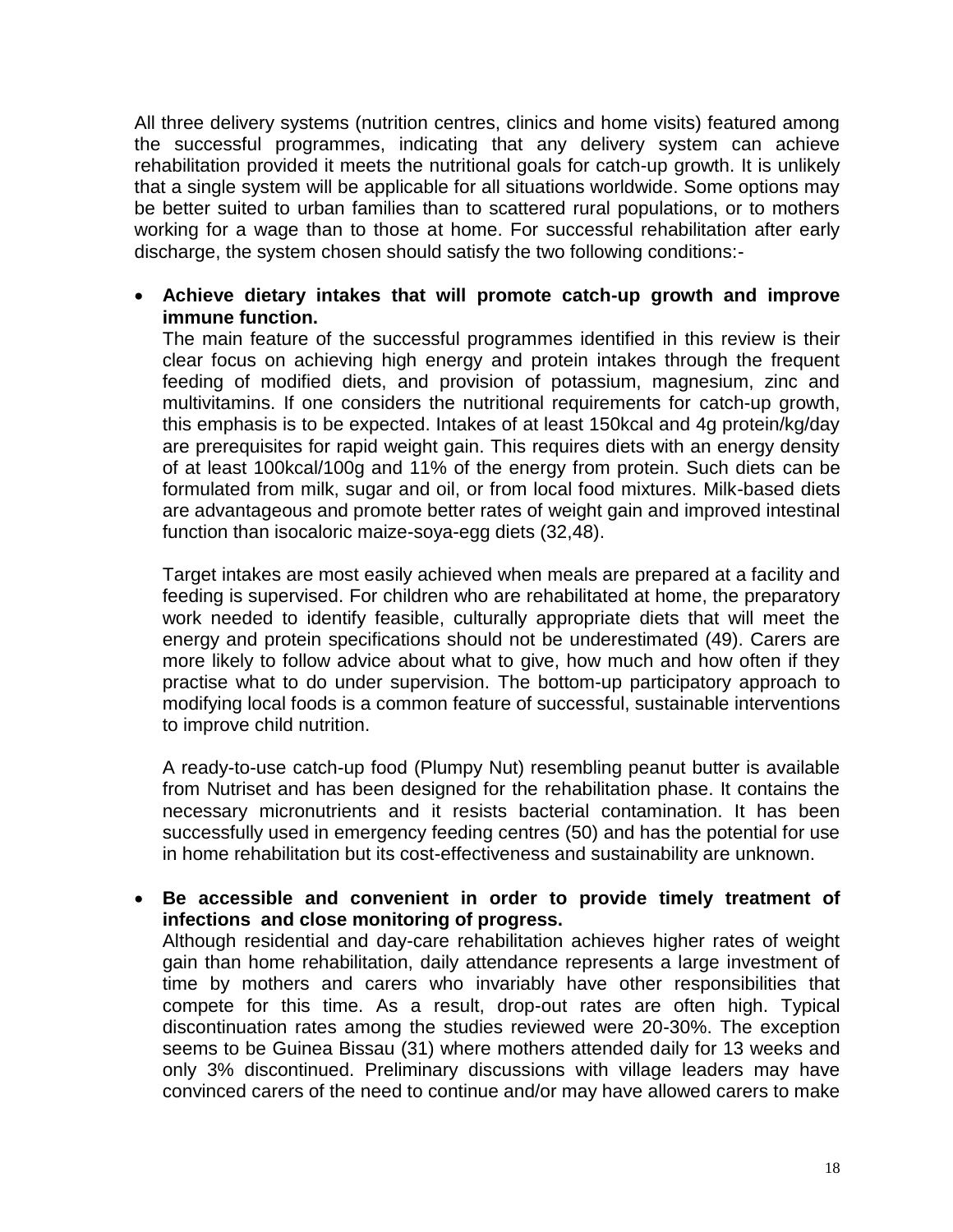suitable home arrangements during their absence. If a residential or day-care system is planned, it should be for as short a period as possible. Severely wasted children should achieve 90% weight-for-height in 4-6 weeks if the nutritional goals are met.

Further considerations are the personality and motivation of health workers and their acceptance by the community. These were considered key factors for success in Tanzania (38), and in Bangladesh great stress was placed on the attitude and motivation of the home visitors (42). Governmental child health services may not be able to exercise the same degree of control on staff appointments and dismissal as some of the successful programmes described above.

## **5. RECOMMENDATIONS**

### **5.1 Possible options for community-based rehabilitation**

**Table 4** sets out possible options for continuing rehabilitation through communitybased care and their relative advantages and disadvantages. Options 1 and 2 involve supervised feeding at residential or day-care nutrition centres where the aim would be to achieve rapid weight gain and provide practical education sessions for mothers and carers. These centres would be a 'half-way-house' between the hospital and the clinic. They would need to be integrated into the child health services to ensure onward referral from the nutrition centre to the local clinic for longer-term follow-up. Option 3 has similar objectives, but in this case the feeding centre is sited at the clinic, with referral straight from the hospital.

For Options 4-6, children would be referred straight from the hospital to the clinic for continuing care either through clinic visits or home visits. Rehabilitation would be achieved at home with modified high-energy, high-protein local foods, or possibly local foods supplemented by, for example, ready-to-use Plumpy Nut. Experience suggests that home visits are more effective than clinic visits.

The Options are flexible and can take family circumstances into consideration. For example, a child might be referred to a nutrition centre initially and attend daily (Option 2). Then after 1-2 weeks of very rapid growth, and when the carer has gained skills and confidence to achieve catch-up growth at home, the child could be referred for home-based rehabilitation (Option 4 or Option 5) with weekly visits for weighing and assessing progress.

## **5.2 Research recommendations**

 There is no documented evidence of successful robust systems for the referral of malnourished children from hospital to the community for continuing rehabilitation. Efficient systems of transfer and tracking that avoid gaps in treatment during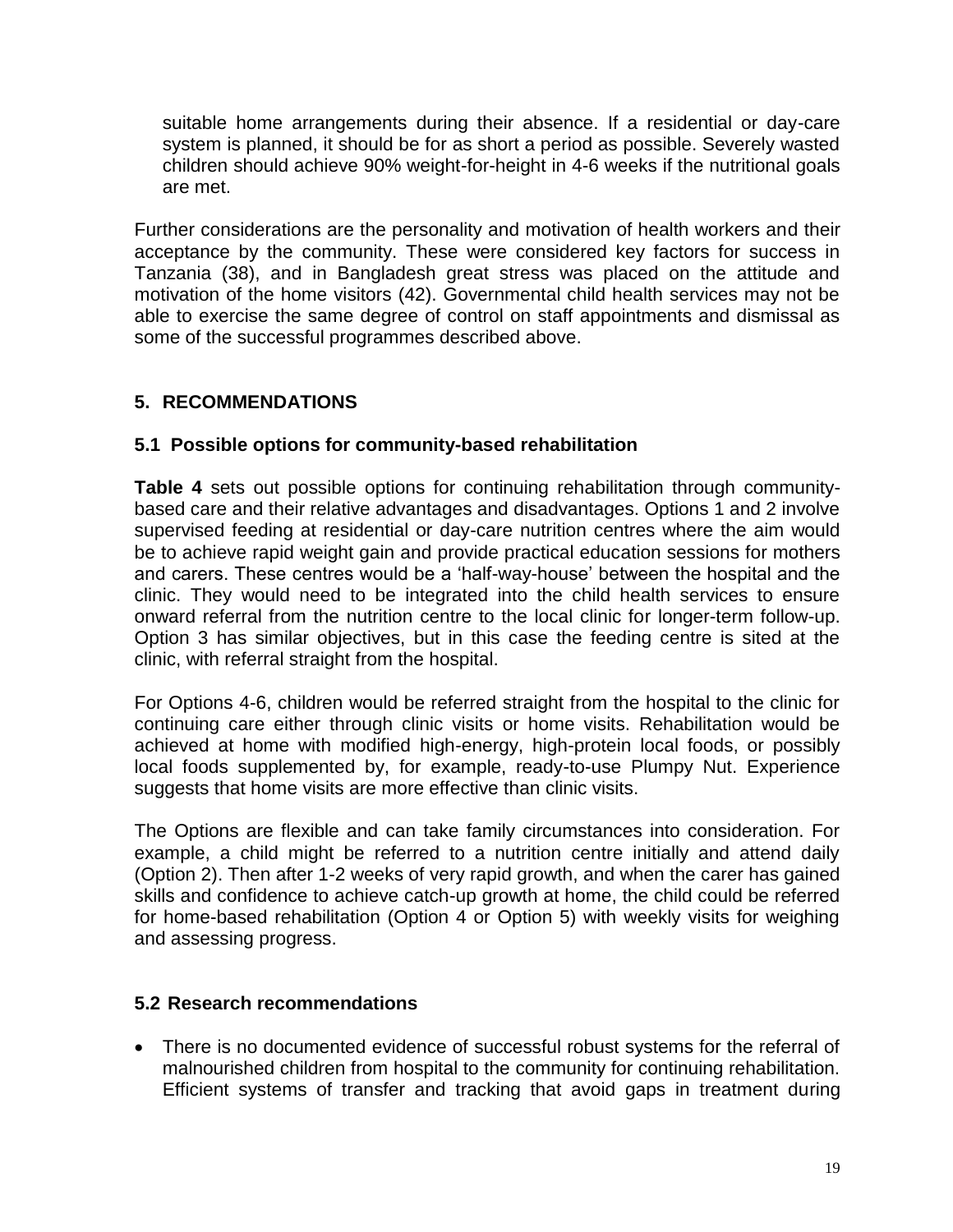referral need to be identified and tested. The onus of responsibility also needs delineating, including whether the hospital relinquishes responsibility for the child during rehabilitation or retains full or partial accountability.

- Instruction to mothers and carers about child feeding and health promotion should begin in hospital, especially if home rehabilitation is envisaged. A basic curriculum and effective systems for teaching mothers need to be identified and tested.
- If rehabilitation through home visits is to be considered, research will be needed to determine the optimum frequency of visits.
- Anecdotal reports suggest peer support groups may help families achieve catchup growth at home. Consideration could be given to testing their value.
- Achieving catch-up growth at home requires teaching families how to make highenergy, high-protein meals from local low-cost foods. Guidelines are needed on how to achieve modifications that are feasible, culturally appropriate and have the required nutrient content. A description of the formative research needed for this process is already available in the Adaptation Guide for the IMCI Module on Nutrition Counselling, but consideration could be given to expanding this to include how to check if the energy and protein contents are appropriate. Guidelines will need field-testing and their effectiveness in achieving catch-up growth determined.
- Rates of weight gain at home might be improved by a) provision of micronutrient supplements, b) provision of ready-to-use catch-up food fortified with micronutrients. Research to test their effectiveness is warranted.
- Some children fail to achieve catch-up growth with home-based rehabilitation. Research is needed to determine if these children or their families share certain characteristics that could be used to identify them as high risk and in need of additional care.
- Advice given at home visits may produce a 'ripple effect' among neighbouring families and influence their infant care and feeding practices. This potential benefit of home visits warrants investigation.
- The rehabilitation phase is considered to end when children attain -1SD (90%) weight-for-height. Few programmes use weight-for-height. The feasibility of using this criterion in community-based programmes needs to be tested.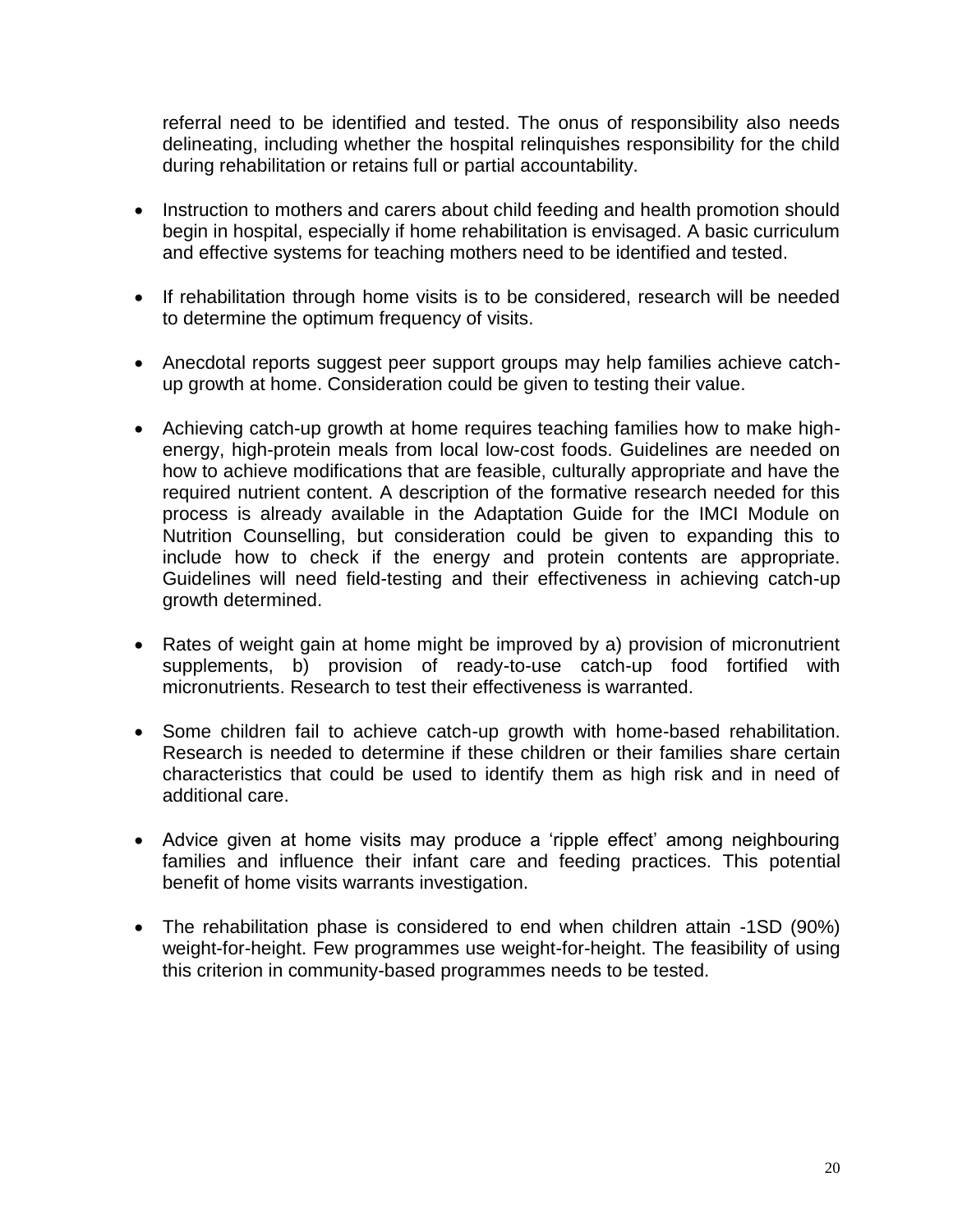#### **Table 1. Nutrition Rehabilitation Centres**

|                                                           |                    |                                                                                                                                               |                                                     |                                                                                    |                                                                              | <b>REHABILITATION</b>                                       |                                                                                                           |                                                               |                                                                                                                               | <b>FOLLOW-UP</b>       |                        |  |
|-----------------------------------------------------------|--------------------|-----------------------------------------------------------------------------------------------------------------------------------------------|-----------------------------------------------------|------------------------------------------------------------------------------------|------------------------------------------------------------------------------|-------------------------------------------------------------|-----------------------------------------------------------------------------------------------------------|---------------------------------------------------------------|-------------------------------------------------------------------------------------------------------------------------------|------------------------|------------------------|--|
| <b>YEAR<br/>PUBLISHED</b><br>COUNTRY;<br>AUTHOR;<br>(Ref) | STUDY<br>ხ<br>TYPE | <b>ADMISSION<br/>CRITERIA and/or<br/>SEVERITY OF<br/>MALNUTRITION</b><br>AGE:                                                                 | STAFF:CHILD<br>RATIO<br><b>CHILDREN</b><br>ENROLLED | PRELIMINARY<br>HOSPITAL<br>TREATMENT                                               | <b>DURATION OF<br/>TREATMENT or</b><br>ITME WHEN<br>ASSESSED                 | MORTALITY<br>(%)<br><b>RELAPSE</b><br>(%)                   | WEIGHT GAIN<br>OR PROGRESS                                                                                | COST PER<br>CHILD                                             | FOLLOW-UP                                                                                                                     | LATER<br>MORTALITY (%) | LATER<br>RELAPSE (%)   |  |
| <b>DAY-CARE CENTRES</b>                                   |                    |                                                                                                                                               |                                                     |                                                                                    |                                                                              |                                                             |                                                                                                           |                                                               |                                                                                                                               |                        |                        |  |
| Brown et al.<br>Zaire<br>1980<br>(ref 14)                 | CC                 | 5-24 months<br>Only 29% <85% wt/ht                                                                                                            | 106<br>pairs                                        | 6                                                                                  | 12 wks<br>3 meals @ 6d/wk                                                    | <b>NR</b>                                                   | NR Weight gain not significantly<br>different from controls matched for<br>age and wt/ht.                 | <b>NR</b>                                                     | After 12m, no<br>significant benefit<br>in wt/ht versus<br>controls                                                           | <b>NR</b>              | $\overline{\text{NR}}$ |  |
| Ojofeitimi & Teniola,<br>Nigeria<br>1980<br>(ref 15)      | $\circ$            | 9-48 months                                                                                                                                   | 30                                                  | 4(for some<br>only)                                                                | 12 wks<br>1 meal @1d/wk                                                      | 3.3                                                         | 6.7 Mean wt gain 1.9g/kg/d                                                                                | <b>NR</b>                                                     | Not done                                                                                                                      | <b>NR</b>              | <b>NR</b>              |  |
| Stanton et al.<br>Bangladesh<br>1987<br>(ref 16)          | $\circ$            | 18-48 months<br>MUAC <12.5cm<br>Mean wt/age 55%;<br>Mean wt/ht 78%                                                                            | 85                                                  | 1:3 $4$ (for 3 only)                                                               | $3-5$ wks<br>$3$ meals $+2$ snacks<br>@6d/wk                                 | 1.2<br>NR.                                                  | Median wt gain 3.3g/kg/d*<br>Median wt/ht :-<br>78%<br>At entry<br>After 3 weeks 83%<br>After 5 weeks 86% | <b>NR</b>                                                     | After 6m, median NR<br>wt/ht was 83%                                                                                          |                        | <b>NR</b>              |  |
| Asokan et al.<br>India<br>1992<br>(ref 17)                | $\circ$            | Grade III (Gomez)                                                                                                                             | 213                                                 | <b>NR</b>                                                                          | 12 months                                                                    | 10.0<br><b>NR</b>                                           | 56% reached Grade II<br>12% reached Grade I                                                               | <b>NR</b>                                                     | Not done                                                                                                                      | N <sub>R</sub>         | <b>NR</b>              |  |
| Fronczak et al.<br>Bangladesh<br>1993<br>(ref 18)         | $\Omega$           | 6-59 months<br>MUAC <12cm<br>or wt/ht 60-79%<br>Mean wt/age 51%                                                                               | $1:5$ 6<br>161                                      |                                                                                    | Mean 4 wks<br>3 meals + 2 snacks<br>daily                                    | NR.<br>(can infer 0)                                        | NR At admission, mean $wt/ht = 73%$<br>At discharge, mean wt/ht = 83%<br>Mean wt gain ~5g/kg/d *          | <b>US\$ 140</b><br>for $4$ wks+<br>5 follow-up<br>home visits | After 12m, mean NR<br>wt/ht = $93%$                                                                                           |                        | 2.5                    |  |
| Chapko et al.<br>Niger<br>1994<br>(ref 19)                | <b>RCT</b>         | 5-28 months<br>Wt/ht <- 2SD<br>or kwashiorkor<br>Median wt/ht -3.16 SD                                                                        | 53 Hospital<br>47 NRC                               | 4median 7<br>days, then<br>randomised<br>to remain or<br>transfer to<br><b>NRC</b> | 13 days hospital<br>12 days NRC.<br>3 meals/d hospital<br>1 or 2 meals/d NRC | 24% hospital<br><b>12% NRC</b><br>(estimated from<br>graph) | NR $At entry to NRC$ , mean wt/ht =<br>$-3.0SD$ and at discharge = $-2.5SD$                               | Hospital<br>had120%<br>per patient<br>day                     | After 6m ex-NRC 0-6m:-<br>mean $wt/ht =$<br>higher cost  -0.3SD and ex-<br>$ $ hospital = -1.0SD<br>(estimated from<br>graph) | 41%hosp.<br>33% NRC    | N <sub>R</sub>         |  |
| Monte et al.<br><b>Brazil</b><br>1998<br>(ref 20)         | $\circ$            | $53\% < 18$ months<br>Most used Gomez<br>grades. Also social need.<br>Grade I: 40%<br>Grade II: 47%<br>Grade III: 14%<br>Only 27% <80% wt/ht. | 1399<br>(20 centres)                                | N <sub>R</sub>                                                                     | Mean 8.7 m                                                                   | 13.8<br>$\geq$ 40% in 2 centres<br><5% in 18 centres        | NR Wt gain:-<br><2g/kg/d 79.3%<br>2-4g/kg/d 15.9%<br>>4g/kg/d 48%                                         | N <sub>R</sub>                                                | Not done                                                                                                                      | N <sub>R</sub>         | NR.                    |  |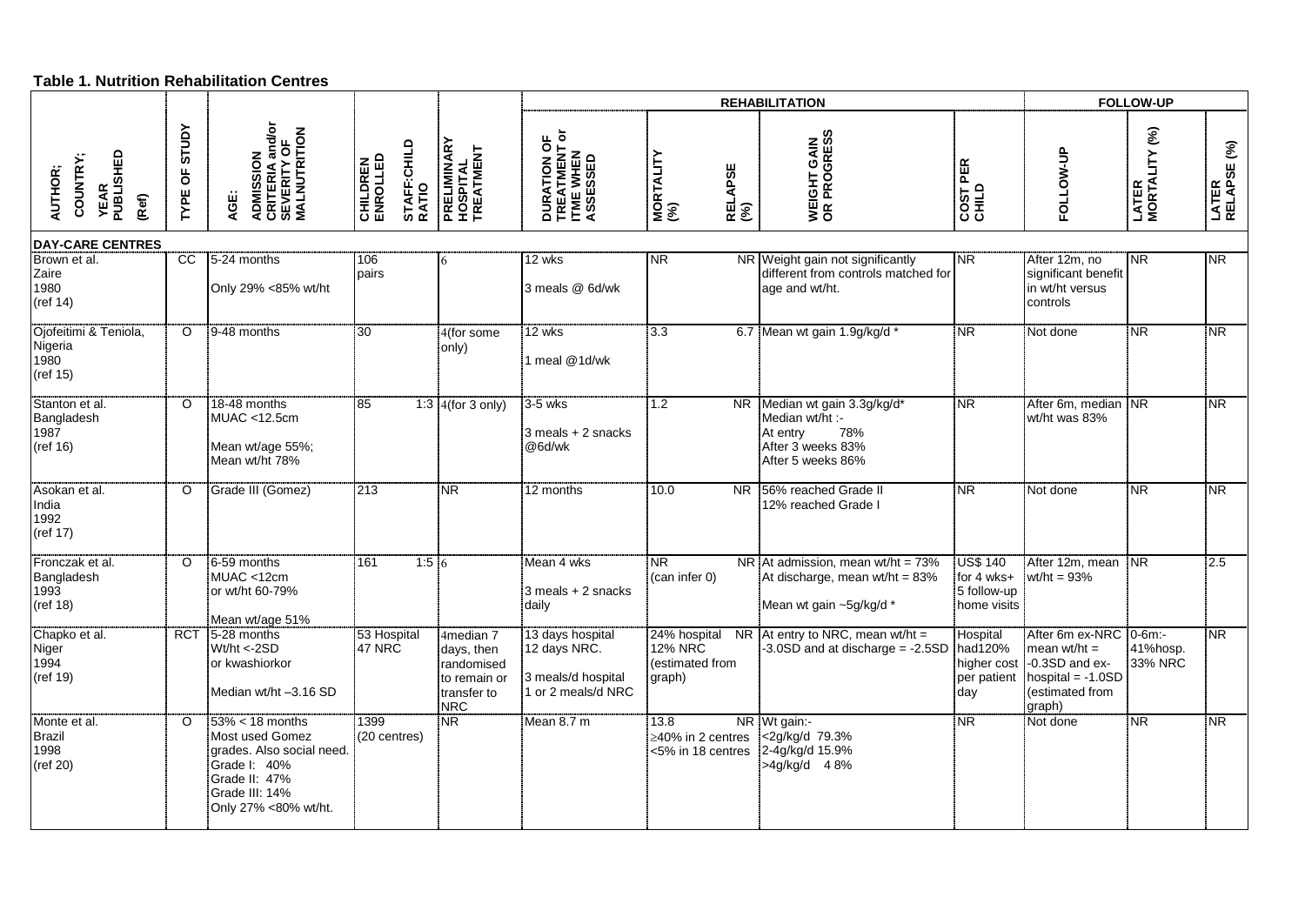#### **Table 1. Nutrition Rehabilitation Centres** (continued)

|                                                                 |                           |                                                                               |                             |                      |                                           |                                                                                         |                  |                       | <b>REHABILITATION</b>                                                                                                     |                    |                                                                     | <b>FOLLOW-UP</b>                    |                                   |
|-----------------------------------------------------------------|---------------------------|-------------------------------------------------------------------------------|-----------------------------|----------------------|-------------------------------------------|-----------------------------------------------------------------------------------------|------------------|-----------------------|---------------------------------------------------------------------------------------------------------------------------|--------------------|---------------------------------------------------------------------|-------------------------------------|-----------------------------------|
| <b>YEAR<br/>PUBLISHED</b><br><b>COUNTRY</b><br>AUTHOR;<br>(Ref) | <b>STUDY</b><br>ზ<br>TYPE | <b>ADMISSION<br/>CRITERIA and/or<br/>SEVERITY OF<br/>MALNUTRITION</b><br>AGE: | <b>CHILDREN</b><br>ENROLLED | STAFF:CHILD<br>RATIO | PRELIMINARY<br>HOSPITAL<br>TREATMENT      | ō<br>$\overline{\sigma}$<br><b>DURATION OF<br/>TREATMENT<br/>ITME WHEN<br/>ASSESSED</b> | MORTALITY<br>(%) | <b>RELAPSE</b><br>(%) | <b>GAIN<br/>GRESS</b><br>WEIGHT<br>OR PROC                                                                                | PER<br>$rac{1}{2}$ | ₿<br>š<br><u>S</u>                                                  | $\mathcal{E}$<br>LATER<br>MORTALITY | $\mathcal{E}$<br>LATER<br>RELAPSE |
| <b>RESIDENTIAL CENTRES</b>                                      |                           |                                                                               |                             |                      |                                           |                                                                                         |                  |                       |                                                                                                                           |                    |                                                                     |                                     |                                   |
| Lamptey et al.<br>Philippines<br>1980<br>ref 21)                | $\circ$                   | Mean age 32.5 months<br>Grades II & III (Gomez)<br>Mean wt/age: 59%           | 64                          | 1:5                  | 4only if<br>severe +<br>complications     | Mean 10 wks                                                                             | 4.3              |                       | NR Mean wt gain 2.6g/kg/d *<br>At admission, mean $wt/age = 59\%$<br>At discharge, mean wt/age = $66\%$                   | <b>NR</b>          | After 8m, mean<br>wt/age was 68%                                    | 1.7                                 | $\overline{\text{NR}}$            |
| Ramprasad & Williams<br>India<br>1980<br>(ref 22)               | $\Omega$                  | Grades I-III (Gomez)<br>Grade I: 13%<br>Grade II: 33%<br>Grade III: 53%       | 90                          |                      |                                           | $-4-6$ wks                                                                              | 5.6              |                       | NR Mean wt gain ~100g/d.<br>At admission, 53% were grade III.<br>At discharge, 18% were grade III.                        | NR.                | Done (no details) NR                                                |                                     | $\overline{\text{NR}}$            |
| Roy et al.<br>India<br>1980<br>(ref 23)                         | O                         | Grades I-III (Gomez)                                                          | 112                         |                      | 4(for some<br>only)                       | Mean 5 wks                                                                              | 1.8              | $\Omega$              | Mean wt gain 29g/d *<br>In a subset $(n=46)$ :-<br>at admission, 79% were grade III.<br>at discharge, 57% were grade III. | 3.3Rs/d            | After 3m, 13% of 3.6<br>(1978 cost) the subset were<br>grade III.   |                                     | <b>NR</b>                         |
| McIntyre et al.<br>South Africa<br>1992<br>(ref 24, 25)         | $\circ$                   | Mean age 16 months<br>Mean wt/age 64%<br>Mean wt/ht 85%                       | 73                          |                      | 4(majority)<br>Mean10 days<br>in hospital | Mean 10 days<br>$3$ meals $+2$ snacks                                                   | None             | <b>NR</b>             | Mean wt gain 42g/d<br>Mean wt gain 6.1g/kg/d *<br>At admission, mean $wt/ht = 85%$<br>At discharge, mean wt/ht = 89%      | N <sub>R</sub>     | After 12m, mean<br>wt/ht = $99\%$<br>Mean wt gain<br>$1.1$ g/kg/d * | None                                | 4.0                               |
| Ibekwe & Ashworth<br>Nigeria<br>1994<br>(ref 26)                | $\circ$                   | Wellcome classification                                                       | 803                         |                      |                                           | Mean 5 wks                                                                              | 21.8             |                       | NR Mean wt gain 6-7g/kg/d                                                                                                 | <b>NR</b>          | N <sub>R</sub>                                                      | <b>NR</b>                           | <b>NR</b>                         |

wt/ht = weight-for-height

wt/age = weight-for-age

MUAC = mid-upper arm circumference

NR = not reported

O = observational study

CC = case control study

RCT = randomised controlled trial

\* value derived by this reviewer from other data given by the authors.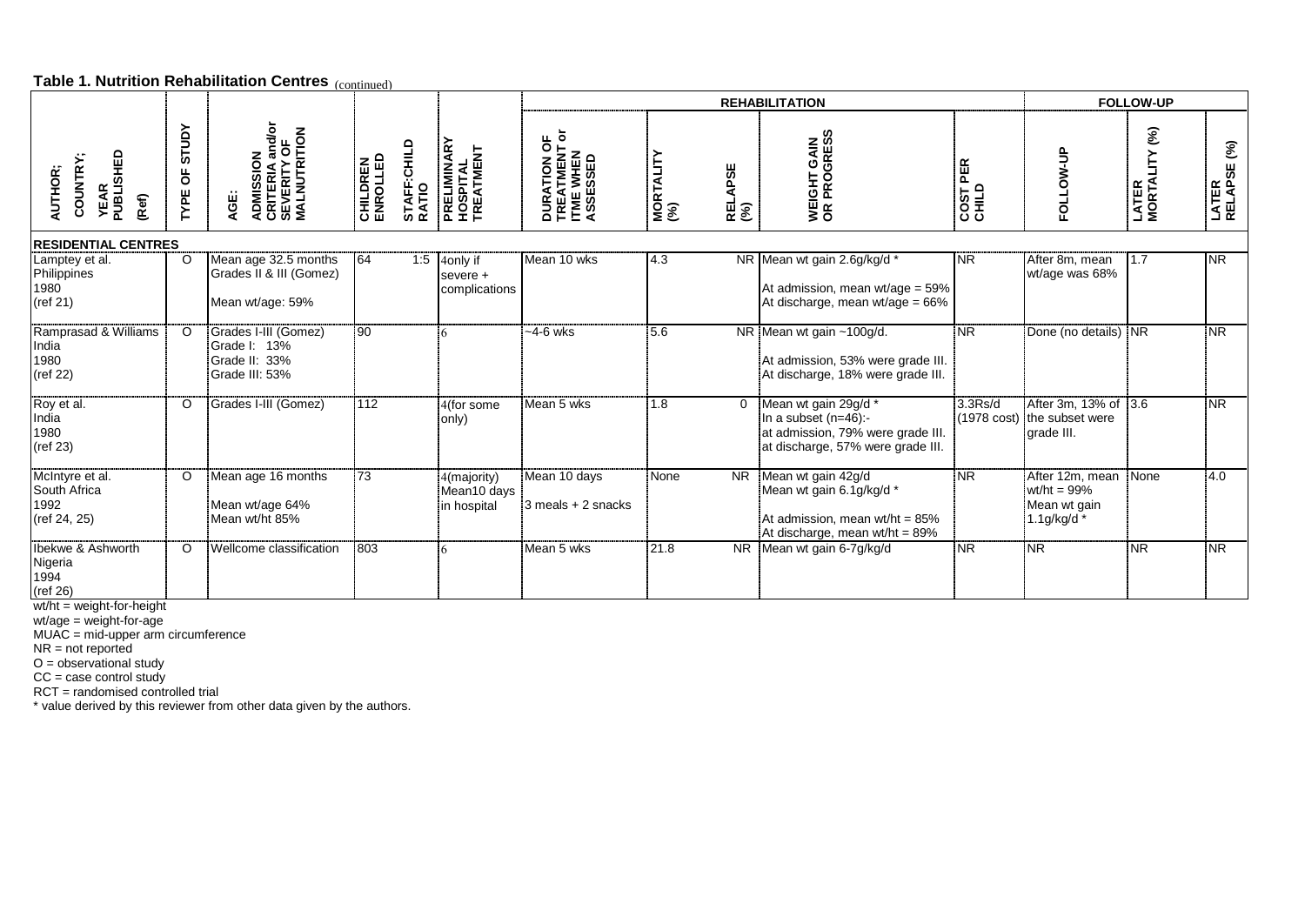#### **Table 2. Clinic-based rehabilitation**

|                                                           |                    |                                                                             |                                                             |                                               |                                                                                 | <b>REHABILITATION</b>                                           | <b>FOLLOW-UP</b>                                                                                                                                                |                   |                                                                                                                |                                       |                      |
|-----------------------------------------------------------|--------------------|-----------------------------------------------------------------------------|-------------------------------------------------------------|-----------------------------------------------|---------------------------------------------------------------------------------|-----------------------------------------------------------------|-----------------------------------------------------------------------------------------------------------------------------------------------------------------|-------------------|----------------------------------------------------------------------------------------------------------------|---------------------------------------|----------------------|
| <b>YEAR<br/>PUBLISHED</b><br>COUNTRY;<br>AUTHOR;<br>(Ref) | STUDY<br>ზ<br>TYPE | <b>AGE AND<br/>ADMISSION<br/>CRITERIA or</b><br>SEVERITY OF<br>MALNUTRITION | STAFF:CHILD<br>RATIO<br><b>CHILDREN</b><br>ENROLLED         | <b>PRELIMINARY<br/>HOSPITAL<br/>TREATMENT</b> | <b>DURATION OF<br/>TREATMENT or</b><br>TIME WHEN<br>ASSESSED                    | MORTALITY<br>(%)<br><b>RELAPSE</b><br>(%)                       | WEIGHT GAIN<br>OR PROGRESS                                                                                                                                      | COST PER<br>CHILD | FOLLOW-UP                                                                                                      | $\mathcal{E}$<br>LATER<br>MORTALITY ( | LATER<br>RELAPSE (%) |
| Husaini et al.<br>Indonesia<br>1982<br>(ref 27)           | $\Omega$           | 6-36 months<br>Grade III (Gomez) or<br>oedema but not severely              | 108                                                         | 6 (except 2)                                  | 6 months<br>12 fortnightly clinic<br>visits                                     | 16.6                                                            | Yes In a subset (n=49):-<br>mean wt gain 1.7g/kg/d*<br>After 6m, 24% were >90% wt/ht.                                                                           | <b>NR</b>         | Not done                                                                                                       | N <sub>R</sub>                        | <b>NR</b>            |
| Castillo et al.<br>Chile<br>1983<br>(ref 28)              | $\circ$            | <2 years<br>Wt/age <-3SD if <2years<br>Wt/age <-2SD if <1year               | a) 286 at<br>regular clinics<br>$b)$ 27at<br>special clinic |                                               | 12 wks                                                                          | <b>NR</b>                                                       | NR In the subset (n=274) of those<br><-2SD wt/age:-<br>a) 31% reached -1SD wt/age<br>b) 73% reached -1SD wt/age                                                 | <b>NR</b>         | Not done                                                                                                       | <b>NR</b>                             | <b>NR</b>            |
| Bredow & Jackson<br>Jamaica<br>1994<br>(ref 29)           | $\Omega$           | <3 years<br>Grades II & III (Gomez)<br>lor oedema                           | 36                                                          |                                               | Mean 5.6 months<br>Mean 6 clinic visits:<br>weekly if ill, otherwise<br>monthly | 2.7                                                             | 0 Mean wt gain 2.7g/kg/d*if grade III<br>Mean wt gain 1.4g/kg/d* if grade II<br>At admission, mean wt/age = $62\%$<br>At review, mean wt/age = 73%              | <b>NR</b>         | <b>NR</b>                                                                                                      | $\overline{\text{NR}}$                | <b>INR</b>           |
| Jamal et al.<br>Pakistan<br>1995<br>(ref 30)              | $\circ$            | <5 years<br>Grade III (Gomez)                                               | 135                                                         | 6                                             | Mean 13 wks<br>Weekly or fortnightly<br>clinic visits                           | 1.5                                                             | NR Mean wt gain ~25g/d*<br>At admission, mean wt/age=45%*<br>At discharge, mean wt/age =66%*                                                                    | <b>NR</b>         | N <sub>R</sub>                                                                                                 | $\overline{\text{NR}}$                | <b>NR</b>            |
| Perra & Costello,<br>Guinea Bissau<br>1995<br>(ref 31)    | CC.                | 6-47 months<br><60% wt/age                                                  | a) 354 cases<br>b) 684<br>untreated<br>controls             | 6                                             | Mean 13 wks<br>Cases attended<br>clinic's day care<br>centre                    | a) 4.8<br>a)0<br>b)11.9                                         | Mean gain 37g/d.<br>b)NR Mean wt gain ~6.0g/kg/d*<br>Wt/age SD score:-<br>Controls<br>Cases<br>$-4.52$<br>$-4.15$<br>at entry<br>$-2.76$<br>$-3.6*$<br>3m later | <b>NR</b>         | Up to 18m,<br>significant benefit a) 9%<br>in wt/age versus<br>controls, but not<br>significant from<br>18-36m | $0 - 9m$ :<br>b)11%                   | 1.4                  |
| Brewster et al.<br>Malawi<br>1997<br>(ref 32)             | $\circ$            | Mean age 29 months<br>Oedematous malnutrition                               | 373                                                         | 6                                             | Mean 19 days<br>Resided at clinic                                               | 7.5<br>(overestimate as<br>includes initial<br>treatment phase) | NR 6.4g/kg/day<br>underestimate as includes<br>resolution of oedema)                                                                                            | <b>NR</b>         | Not done                                                                                                       | NR.                                   | <b>NR</b>            |

For abbreviations see footnote to Table 1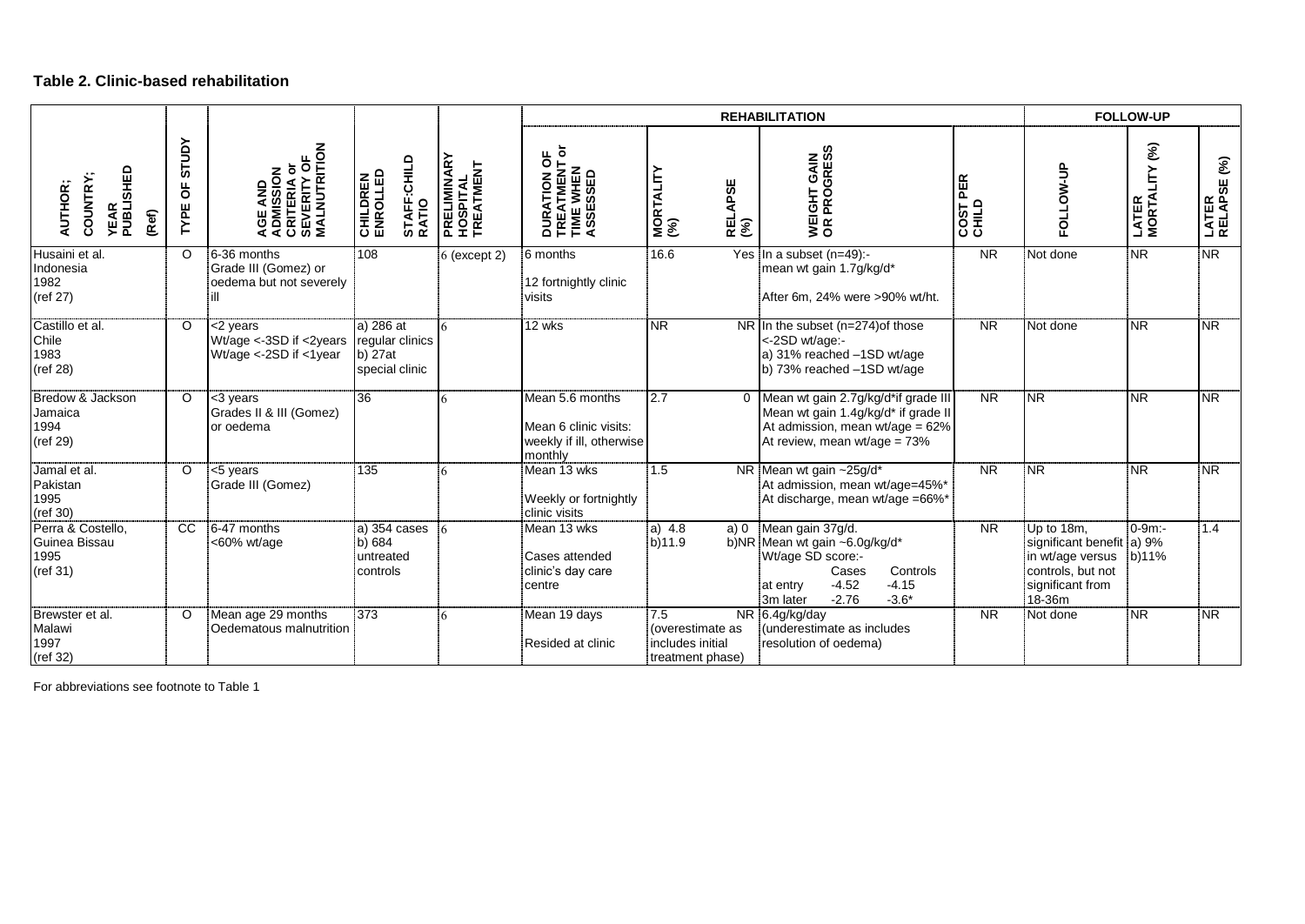|                                                           |                    |                                                                                                              |                                             |                                      |                                                                                      | <b>FOLLOW-UP</b>                                              |                                                                                                                                                                                                        |                                                   |                                                                                  |                        |                          |
|-----------------------------------------------------------|--------------------|--------------------------------------------------------------------------------------------------------------|---------------------------------------------|--------------------------------------|--------------------------------------------------------------------------------------|---------------------------------------------------------------|--------------------------------------------------------------------------------------------------------------------------------------------------------------------------------------------------------|---------------------------------------------------|----------------------------------------------------------------------------------|------------------------|--------------------------|
| <b>YEAR<br/>PUBLISHED</b><br>COUNTRY;<br>AUTHOR;<br>(ref) | STUDY<br>ზ<br>TYPE | <b>AGE AND<br/>ADMISSION<br/>CRITERIA or</b><br>SEVERITY OF<br>MALNUTIRITON                                  | STAFF:CHILD<br>RATIO<br>CHILDREN<br>STUDIED | PRELIMINARY<br>HOSPITAL<br>TREATMENT | ᄔᅙ<br><b>DURATION OF<br/>TREATMENT o</b><br>TIME WHEN<br>ASSESSED                    | MORTALITY<br>(%)<br><b>RELAPSE</b><br>(%)                     | WEIGHT GAIN<br>OR PROGRESS                                                                                                                                                                             | COST PER<br>CHILD                                 | FOLLOW-UP                                                                        | LATER<br>MORTALITY (%) | LATER<br>RELAPSE (%)     |
| Khare et al.<br>India<br>1976<br>(ref 33)                 | $\circ$            | <5 years<br>oedematous malnutrition                                                                          | 32                                          | 6                                    | Assessed after 15<br>months<br>Food + weekly home<br>visits until status<br>improved | 6.2<br>6.2                                                    | Mean time to lose oedema 8wks<br>%wt/age:-<br>At entry After 15m<br>$<60\%$<br>60%<br>43%<br>61-70%<br>25%<br>38%<br>71-80%<br>9%<br>19%                                                               | <b>Rs 7.4</b><br>parents<br>Rs 16.0<br>food/drugs | Not done                                                                         | <b>NR</b>              | N <sub>R</sub>           |
| Verkley & Jansen;<br>Kenya<br>1983<br>(ref 34,35)         | $\circ$            | $\leq$ 65% wt/age<br>Mean age 23 months<br>Mean wt/ht ~80%                                                   | 32                                          | 6                                    | 6 months<br>Food + home visits if<br>failed to attend clinic                         | $\Omega$<br>NR.                                               | Mean wt gain ~1g/kg/d*<br>At admission, mean wt/age= 61% per child<br>At discharge, mean wt/age = 66%                                                                                                  | Ksh 496/-                                         | After 4m, mean<br>wt/age = $65\%$ :<br>After 10m=68%                             | $-3.1$                 | <b>NR</b>                |
| Gueri et al.<br>Trinidad<br>1985<br>(ref 36)              | $\circ$            | $< 5$ years<br>Grades II & III (Gomez)<br>Mean age 25 months                                                 | a) 59<br>b) 27                              | 6                                    | 16 wks<br>a) Food $+ \geq 8$ visits/m<br>b) Food + 1visit/m                          | <b>NR</b>                                                     | 0 Mean wt gain:<br>a) 1.1g/kg/d*<br>b) 0.9g/kg/d*<br>(b)<br>% grade III:- (a)<br>17%<br>14%<br>at entry<br>after 16wks 8%.<br>0%                                                                       | Cost to the<br>centre:<br>b)US\$22.5 a) 13%       | Yes (duration<br>not given).<br>a) US\$76.8 $\frac{1}{2}$ % grade III:-<br>b) 0% | <b>NR</b>              | a)3.4<br>b) 0            |
| Glatthaar et al.<br>South Africa<br>1986<br>(ref 37)      | <b>RCT</b>         | $7-36$ months;<br>$\leq$ 72% wt/age or $\leq$ 79%<br>wt/age + oedema or wt/ht<br>< 95%<br>Mean age 18 months | a) 65<br>b)75 controls                      | 6                                    | 3 months<br>a) 6 home visits<br>b) No visits (controls)                              | a) $11.7$<br>b) 5.4 controls                                  | Mean wt/ht:-<br>(b)<br>(a)<br>81%<br>82%<br>at entry<br>88%.<br>87%<br>after 3m                                                                                                                        | $\overline{\mathsf{NR}}$                          | After 9m, wt/ht:-<br>a) 91%<br>b) 91%                                            | a)0<br>b)0             | $\overline{\mathsf{NR}}$ |
| Roosmalen-Wiebenga<br>Tanzania<br>1988<br>(ref 38)        | $\Omega$           | At admission to hospital:   475<br>53% kwashiorkor<br>18% marasmic-kwash<br>29% marasmus                     |                                             | $4$ (all)<br>(mean 19d)              | MCH services: home<br>visits by health<br>worker                                     | Within 6-36m of<br>discharge 8%<br>died, and 13%<br>relapsed. | $% < 90$ wt/ht:-<br>88%<br>at entry<br>at hospital discharge 64%<br>after 12m or more<br>14%                                                                                                           | N/A                                               | <b>NR</b>                                                                        | $\overline{\text{NR}}$ | NR                       |
| Heikens et al<br>Jamaica<br>1989<br>(ref 39)              | <b>RCT</b>         | 3-36 months<br><80% wt/age no oedema<br>Mean wt/age 66%<br>Mean wt/ht 83%<br>Mean age 15 months              | a) 39<br>b) $43$                            | 6                                    | 3 months<br>a) Food + 1 home<br>visit/m for 3 months<br>b) 1 home visit/m            | a) $2.6$<br>a) $18.0$<br>b)0                                  | Mean weight gain 0-3m:-<br>b) $16.0$ a) $1.5$ g/kg/d*<br>b) 1.3g/kg/d*<br>Mean wt/ht z-score:-<br>(a)<br>(b)<br>$-1.9$<br>$-1.8$<br>at entry<br>after 3m<br>$-1.4$<br>$-1.6$<br>(estimated from graph) | $\overline{\mathsf{NR}}$                          | After 3m, mean<br>wt/ht:-<br>$a) -1.8$<br>$b) -1.6$<br>(estimated from<br>graph) | None                   | a) $7.7$<br>$b)$ 7.0     |
| Fernandez-Concha et<br>al.<br>Peru<br>1991<br>(ref 40)    | $\circ$            | Grades II & III (Gomez)<br>Mean wt/ht ~88%<br>Mean age 18 months                                             | 54                                          | 6                                    | 12 months                                                                            | 1.8<br>7.4                                                    | % wt/age:- grade II<br>grade III<br>13%<br>87%<br>at entry<br>47%<br>after 3m<br>2%.<br>19%<br>0%<br>after 12m                                                                                         | \$21/child                                        | Not done                                                                         | N <sub>R</sub>         | $\overline{\text{NR}}$   |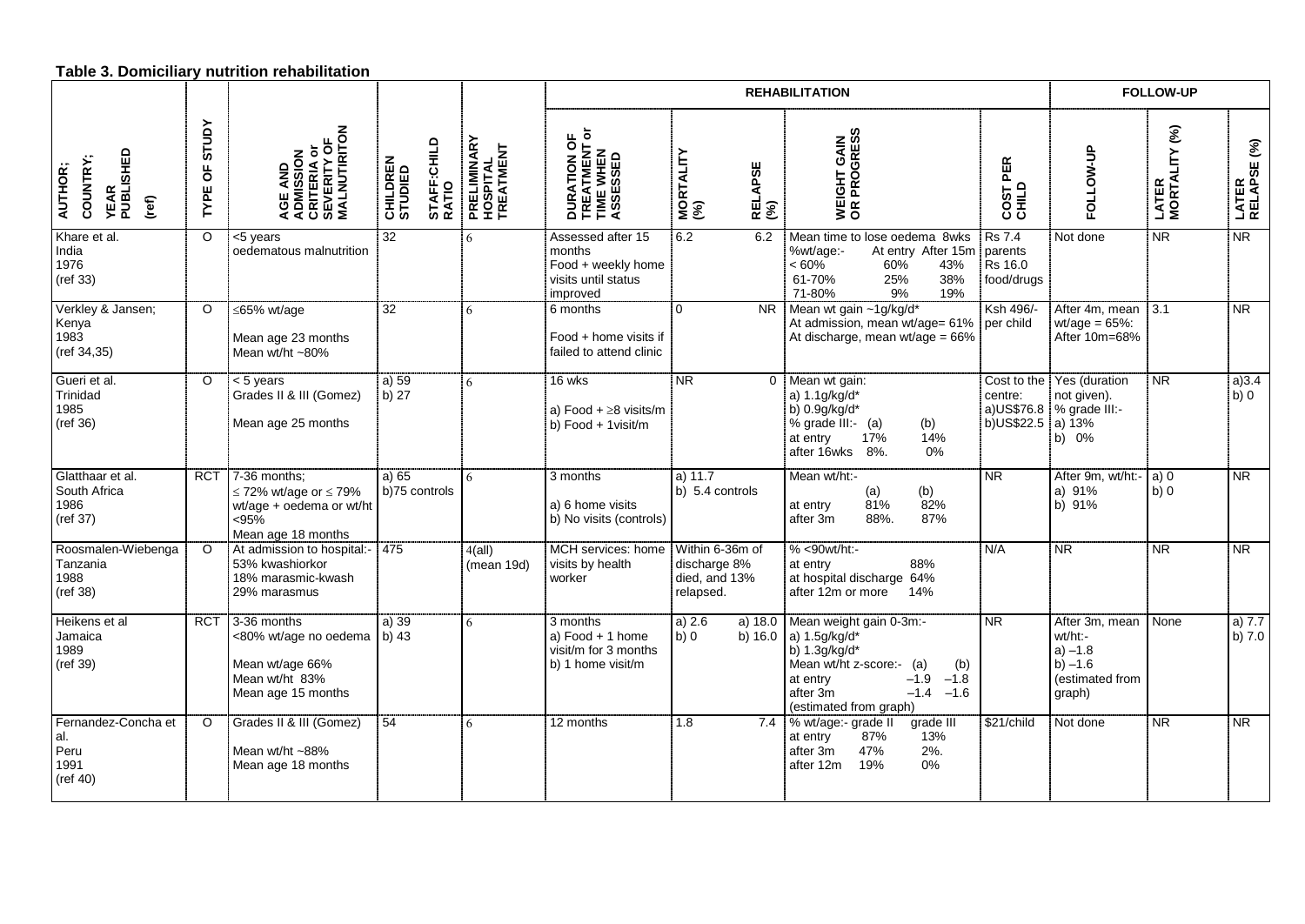#### **Table 3. Domiciliary nutrition rehabilitation** (continued)

|                                                                |                   |                                                                                                        |                                                                           |                                                          | <b>REHABILITATION</b>                                                                                                        |                                |            |                                                                                                                                                                                                                                   |                                                                                         | <b>FOLLOW-UP</b>                                               |                              |                                       |
|----------------------------------------------------------------|-------------------|--------------------------------------------------------------------------------------------------------|---------------------------------------------------------------------------|----------------------------------------------------------|------------------------------------------------------------------------------------------------------------------------------|--------------------------------|------------|-----------------------------------------------------------------------------------------------------------------------------------------------------------------------------------------------------------------------------------|-----------------------------------------------------------------------------------------|----------------------------------------------------------------|------------------------------|---------------------------------------|
| 显<br>COUNTRY<br>AUTHOR;<br>ທ<br><b>YEAR</b><br>PUBLIS<br>(ref) | STUDY<br>ხ<br>YPE | る<br>$\frac{1}{2}$<br>১<br><b>AGE AND<br/>ADMISSION<br/>CRITERIA (<br/>SEVERITY<br/>MALNUTIR</b>       | ≏<br>CHILDREN<br>STUDIED<br>$\overline{\mathbf{o}}$<br>STAFF.<br>RATIO    | PRELIMINARY<br>HOSPITAL<br>TREATMENT                     | 유흥<br><b>LIDN<br/>LIMENI<br/>VAHEN<br/>SSED</b><br><b>DURA<br/>TREA<br/>TIME<br/>ASSE:</b>                                   | <b>MORTALIT</b><br>(%)         | မ္ဟ<br>면 S | <b>GAIN</b><br>GRESS<br><b>GHT</b><br>PRO<br>VEI<br>OR                                                                                                                                                                            | PER<br>오도<br>180<br>ōσ                                                                  | 훈                                                              | જ્<br><b>LATER<br/>MORTA</b> | $\mathcal{E}$<br>₩<br>LATER<br>RELAPS |
| Heikens et al.<br>Jamaica<br>1994<br>(ref 41)                  | <b>RCT</b>        | 3-36 month<br>$<80\%$ wt/age<br>Mean wt/age 59%<br>Mean wt/ht 81%<br>Mean age 11 months                | a) 40 stayed<br>in hospital<br>b) 39 early<br>discharge                   | $4$ (all)<br>a) mean 40d<br>until recovery   b) mean 18d | Assessed at 6m<br>post-discharge<br>b) Food for<br>$3m+fo$ ate +<br>multivitamins $+$<br>monthly home visits                 | a 0<br>b) $2.6$                | <b>NR</b>  | Mean wt gain (early rehabilitation) NR<br>a) $>7g/kg/d$<br>b) $\sim$ 1.1g/kg/d<br>Mean wt/ht z-score:-<br>(b)<br>(a)<br>$-2.0$<br>$-1.9$<br>at entry<br>$-0.5$<br>$-1.2$<br>at discharge<br>$-0.5$<br>$-0.8$<br>6m post discharge |                                                                                         | After 36m,<br>mean wt/ht z-<br>score<br>a) $-0.5$<br>b) $-0.7$ | None                         | None                                  |
| Khanum et al.<br>Bangladesh<br>1994<br>(ref 42-45)             | <b>RCT</b>        | 12-59 months<br><60% wt/ht and/or<br>oedema<br>Mean wt/age 48%<br>Mean wt/ht 67%<br>Mean age 25 months | a) 173<br>inpatient<br>b) 134 day-<br>care<br>c) $130$ early<br>discharge | $4$ (all)<br>c) 7 days                                   | Until ≥80% wt/ht and<br>oedema-free<br>Mean days:-<br>a) inpatient: 18 days<br>b) day-care: 23 days<br>c) domiciliary 35days | a) 3.5<br>b) $5.0$<br>$c$ :3.5 | c)0        | $\overline{a}$ ) 0 Mean wt gain:<br>b) 0   a) inpatient: $11g/kg/day$<br>b) day-care: 6g/kg/day<br>c) domiciliary 4g/kg/d<br>(all are underestimates as these<br>include resolution of oedema)                                    | Cost to<br>centre<br>/child to<br>rehabilitate b) 91%<br>a)\$156<br>b)\$59<br>$c$ )\$29 | After 12m:-<br>mean wt/ht<br>a) 91%<br>c) $91%$                | a) 3.4<br>b) $1.5$<br>c) 1.5 | a)1.2<br>b) 0.7<br>$c)$ 0             |

For abbreviations see footnote to Table 1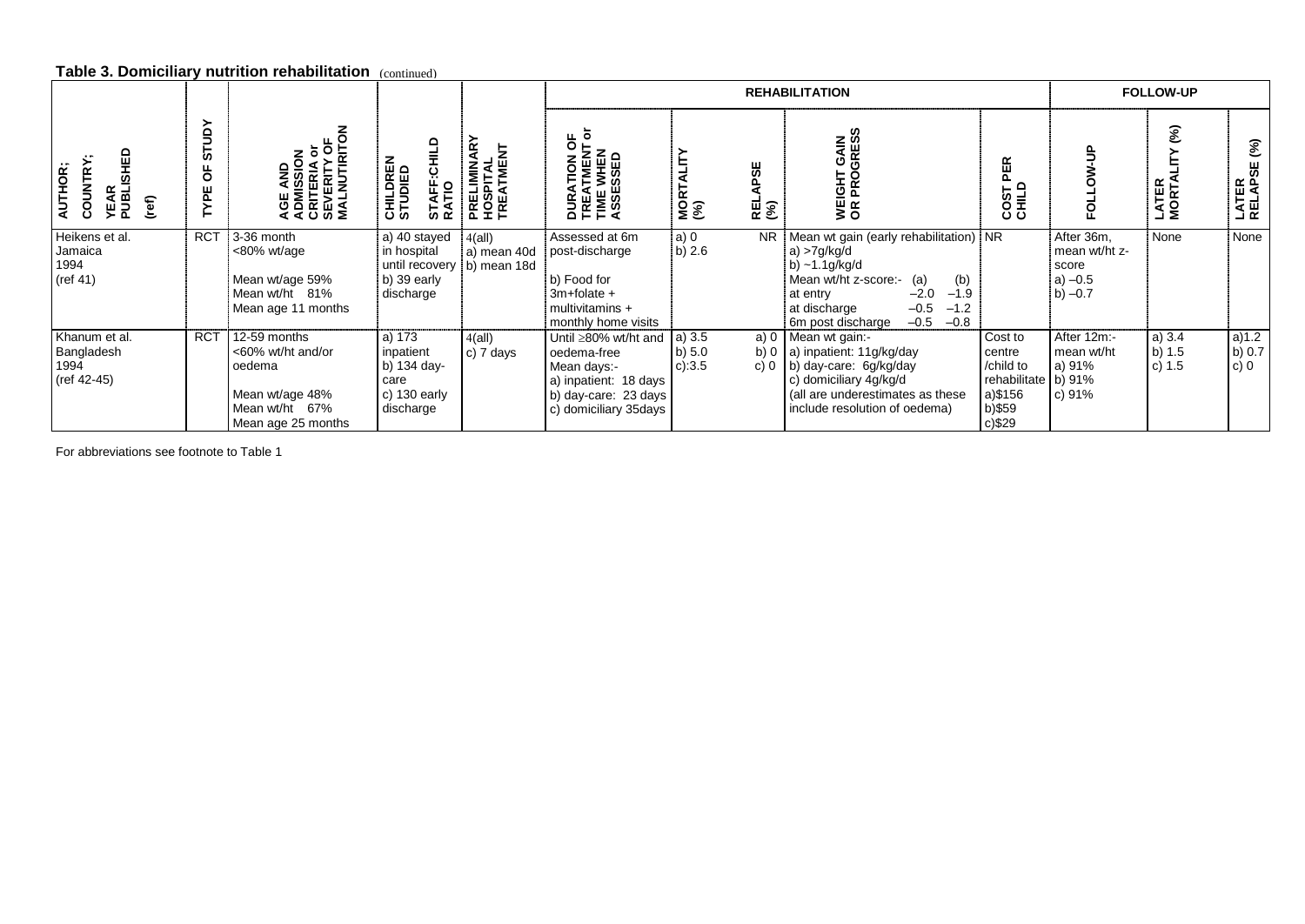|                                                                                                                                                       | 1. I cooldid optional for community bacca card                                                                                                                                                                                                                       |                                                                                                                                                                                                                                                                                                                                  |
|-------------------------------------------------------------------------------------------------------------------------------------------------------|----------------------------------------------------------------------------------------------------------------------------------------------------------------------------------------------------------------------------------------------------------------------|----------------------------------------------------------------------------------------------------------------------------------------------------------------------------------------------------------------------------------------------------------------------------------------------------------------------------------|
| <b>System</b>                                                                                                                                         | <b>Advantages</b>                                                                                                                                                                                                                                                    | <b>Disadvantages</b>                                                                                                                                                                                                                                                                                                             |
| <b>OPTION 1</b><br>Refer to district<br>residential nutrition<br>centre for up to 4<br>weeks.                                                         | Supervised feeding and<br>$\bullet$<br>best chance of success.<br>Opportunity for teaching<br>$\bullet$<br>mothers and for practice.                                                                                                                                 | Only feasible if can maintain<br>$\bullet$<br>sufficient patient numbers.<br>Potential high drop-out rate if<br>$\bullet$<br>carers' attendance conflicts<br>with other responsibilities.<br>High institutional cost.<br>$\bullet$                                                                                               |
| <b>OPTION 2</b><br>Refer to local day-<br>care nutrition centre<br>for up to 4 weeks.                                                                 | Supervised feeding and<br>$\bullet$<br>high chance of success.<br>Opportunity for teaching<br>$\bullet$<br>mothers and for practice.                                                                                                                                 | Will need more centres than<br>$\bullet$<br>for Option 1.<br>Potential high drop-out rate if<br>$\bullet$<br>carers' attendance conflicts<br>with other responsibilities.<br>High institutional cost                                                                                                                             |
| <b>OPTION 3</b><br>Refer to local clinic<br>that functions as a<br>feeding centre<br>(residential or day-<br>care) for up to 4<br>weeks.              | Supervised feeding and<br>٠<br>high chance of success.<br>Opportunity for teaching<br>$\bullet$<br>mothers and for practice.<br>Able to function with few<br>$\bullet$<br>children as staff have<br>other clinic duties.<br>Facilitates long-term care.<br>$\bullet$ | Will need to equip clinics<br>$\bullet$<br>Staff may resent extra<br>$\bullet$<br>duties; may need extra staff.<br>Potential high drop-out rate if<br>$\bullet$<br>carers' attendance conflicts<br>with other responsibilities.<br>Many children could exceed<br>$\bullet$<br>staff capacity.<br>Moderate/high cost<br>$\bullet$ |
| <b>OPTION 4</b><br>Refer to local clinic<br>for weekly or twice-<br>weekly clinic visits for<br>weighing, health<br>check, and reinforce<br>teaching. | Sustainable.<br>$\bullet$<br>Facilitates continuity of<br>$\bullet$<br>long-term care.<br>Low cost.<br>$\bullet$                                                                                                                                                     | Little evidence of success.<br>$\bullet$<br>Little opportunity for carers<br>$\bullet$<br>to practise.<br>Frequent clinic attendance<br>$\bullet$<br>may be difficult if live far<br>from clinic.                                                                                                                                |
| <b>OPTION 5</b><br>Refer to local clinic<br>for follow-up weekly<br>home visits for<br>weighing, health<br>check, and reinforce<br>teaching.          | Potentially sustainable.<br>$\bullet$<br>Facilitates long-term care.<br>$\bullet$<br>Low cost.<br>$\bullet$<br>Few drop-outs.<br>CHWs sees home<br>conditions and can target<br>advice accordingly.<br>Potential ripple effect.<br>$\bullet$                         | Little precedence so success<br>$\bullet$<br>rates unknown.<br>Need CHWs with motivation<br>$\bullet$<br>to home-visit and willingness<br>to travel to distant families.                                                                                                                                                         |
| <b>OPTION 6</b><br>Refer to clinic for<br>follow-up and provide<br>convenience food<br>e.g. Plumpy Nut.                                               | Potentially successful.<br>$\bullet$<br>Facilitates continuity of<br>$\bullet$<br>long-term care.                                                                                                                                                                    | No precedence so success<br>$\bullet$<br>rates unknown.<br>Questionable sustainability.<br>$\bullet$                                                                                                                                                                                                                             |

Table 4. Possible options for community-based care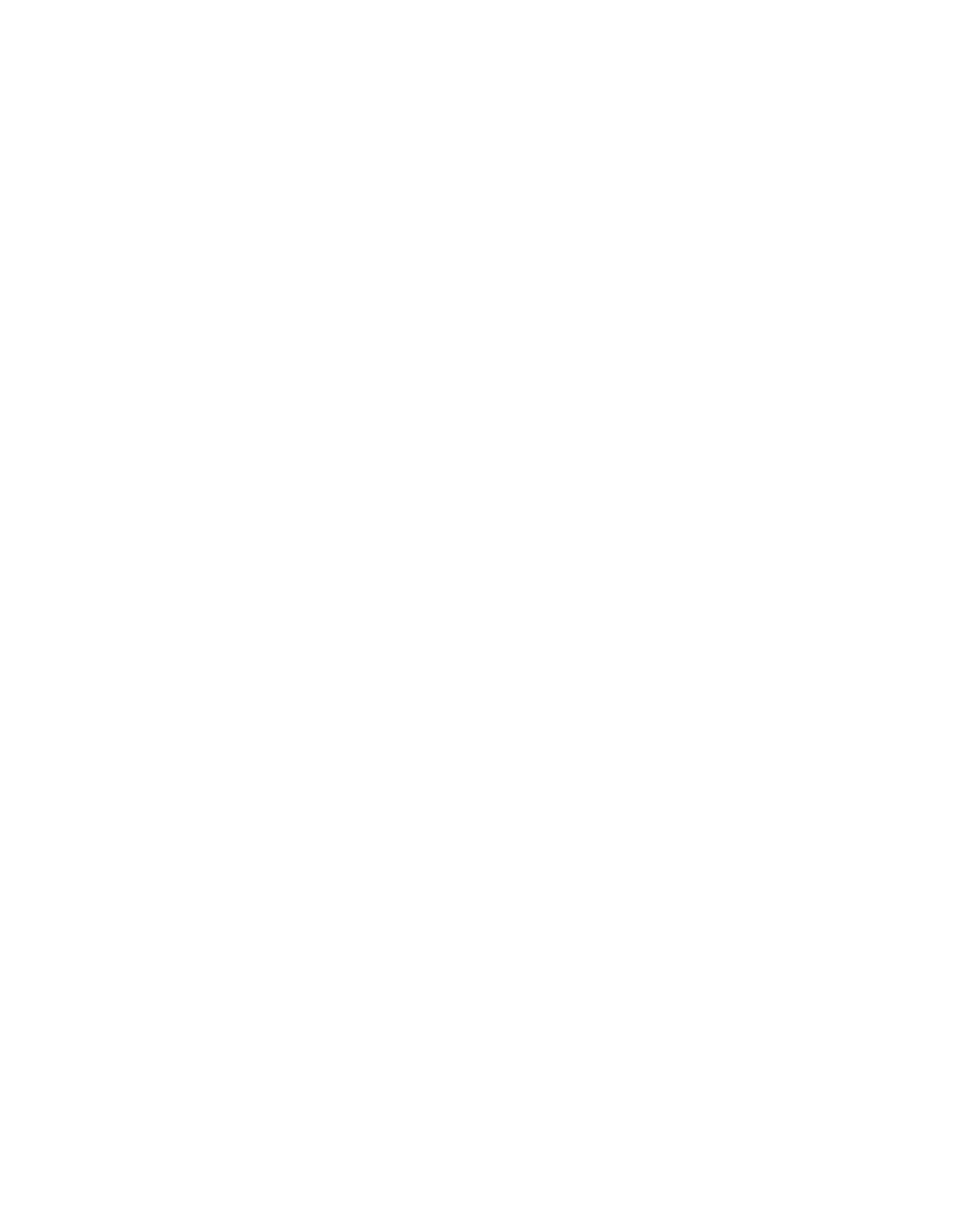#### **REFERENCES**

- 1. Schofield C, Ashworth A. Why have mortality rates for severe malnutrition remained so high? *Bull Wld Health Org* 1996; 74: 223-229.
- 2. World Health Organization. *Management of the child with a serious infection or severe malnutrition* (WHO/FCH/CAH/00.1). WHO: Geneva, 2000.
- 3. World Health Organization. *Management of severe malnutrition: a manual for physicians and other senior health workers.* WHO: Geneva, 1999
- 4. World Health Organization. *Improving child health. IMCI: the integrated approach. WHO/CHD/97.12.* WHO: Geneva, 1997.
- 5. Chevalier P, Sevilla R, Sejas E et al. Immune recovery of malnourished children takes longer than nutritional recovery: implications for treatment and discharge. *J Trop Pediatr* 1998; 44: 304-307.
- 6. Reneman L, Derwig J. Long-term prospects of malnourished children after rehabilitation at the Nutrition Rehabilitation Centre of St Mary's Hospital, Mumias, Kenya. *J Trop Pediatr* 1997; 43: 293-296.
- 7. Pecoul B, Soutif C, Hounkpevi M, Ducos M. Efficacy of a therapeutic feeding centre evaluated during hospitalization and a follow-up period, Tahoua, Niger, 1987-1988. *Annals Trop Paediatr* 1992; 12: 47-54.
- 8. Bengoa JM. *Nutrition et alimentation tropicales*. Recueil de Conferences du Cours de Formation de Nutritionnistes en Afrique au Sud du Sahara organise par le FAO, l'OMS et le Gouvernement francais Marseille. 1955.
- 9. Bengoa JM. Nutrition rehabilitation centres. *J Trop Pediatr* 1967; 13: 169-176.
- 10.Beaudry-Darisme M, Latham MC. Nutrition rehabilitation centers an evaluation of their performance. *Envir Child Health* 1973; 19: 299-332.
- 11.King KW, Fougere W, Webb RE et al. Preventive and therapeutic benefits in relation to cost: performance over 10 years of Mothercraft Centers in Haiti. *Am J Clin Nutr* 1978; 31: 679-690.
- 12.Beghin ID, Viteri FE. Nutritional rehabilitation centers: an evaluation of their performance. *Envir Child Health* 1973; 19: 404-416.
- 13.Kraut H, Kreysler J, Lal K et al. Rehabilitation of undernourished children in Tanzania using locally available food. *Ecol Fd Nutr* 1978; 6: 231-242.
- 14.Brown RC, Brown JE, Teeter RA. Evaluation of a nutrition center program in rural Africa*. J Trop Pediatr* 1980; 26: 37-41.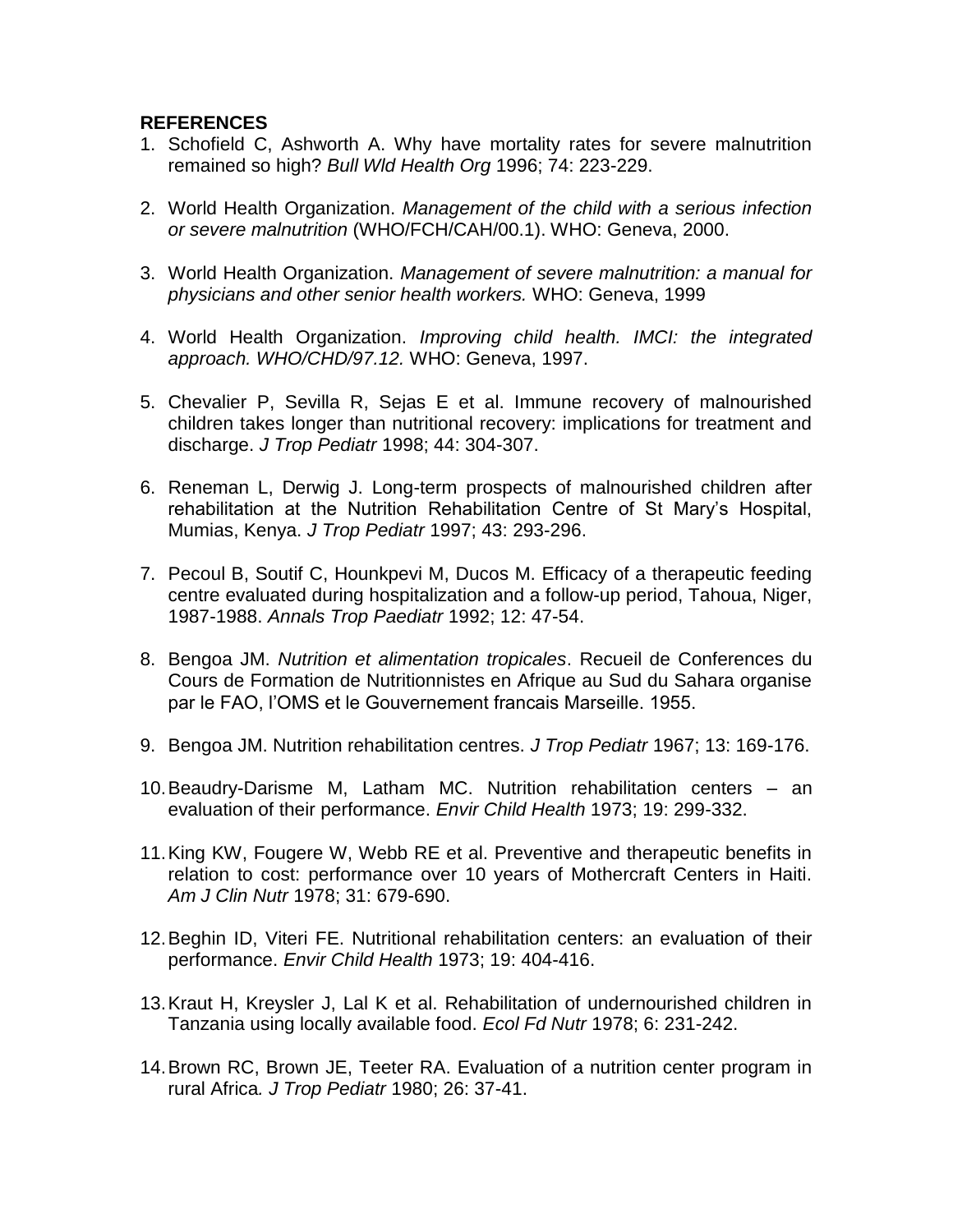- 15.Ojofeitimi EO, Teniola SO. Evaluation of nutrition rehabilitation centre in Ile-Ife, Oyo State, Nigeria. *Wld Rev Nutr Diet* 1980; 35: 87-95.
- 16.Stanton BF, Phillips N, Clemens JD et al. An urban nutrition education and rehabilitation centre: a description of the programme and change in nutritional status of children who were enrolled. *Trop Geog Med* 1987; 39: 287-295.
- 17.Asokan JS, Sampathkumar V, Abel R. Response of the poor to a nutritional rehabilitation programme. *J Trop Pediatr* 1992; 38: 335-336.
- 18.Fronczac N, Amin S, Laston SL, Baqui AH. *An evaluation of communitybased nutrition rehabilitation centers.* Urban FP/MCH Working Paper No. 10. International Centre for Diarrhoeal Disease Research, Bangladesh, 1993.
- 19.Chapko MK, Prual A, Gamatie Y, Maazou AA. Randomized clinical trial comparing hospital to ambulatory rehabilitation of malnourished children in Niger. *J Trop Pediatr* 1994; 40: 225-230.
- 20.Monte CMG, Ashworth A, Sa MLB, Diniz RLP. Effectiveness of nutrition centers in Ceara state, northeastern Brazil. *Pan Am J Public Health* 1998; 4: 375-382.
- 21.Lamptey PR, Florencio C, Picar B. Comparison of nutriwards and nutrihuts in the northern Mindanao region (Region X) of the Republic of the Philippines. *Fd Nutr Bull* 1980; 3: 8-16.
- 22.Ramprasad V, van Williams W. Nutrition education through nutrition rehabilitation*. J Trop Pediatr* 1980; 26: 123-126.
- 23.Roy AK, Rao AR, Srinivas DK, Ghosh MN. Community level malnutrition visà-vis the role of nutrition rehabilitation centre. *Indian J Med Res* 1980; 72: 846-853.
- 24.MacIntyre UE, Bac M, Kuzwayo PMN et al. Combating protein-energymalnutrition in a rural/peri-urban Southern African black population. *J Roy Soc Health* 1991; 111: 183-187.
- 25.MacIntyre UE, Bac M, Walker ARP. Rehabilitation from protein-energy malnutrition: a study on its effectiveness. *South Afr J Epidemiol Infect* 1992; 7: 14-19.
- 26.Ibekwe V, Ashworth A. Management of protein-energy malnutrition in Nigeria: an evaluation of the regimen at the Kersey Nutrition Rehabilitation Centre. *Trans Roy Soc Trop Med Hyg* 1994; 88: 594-595.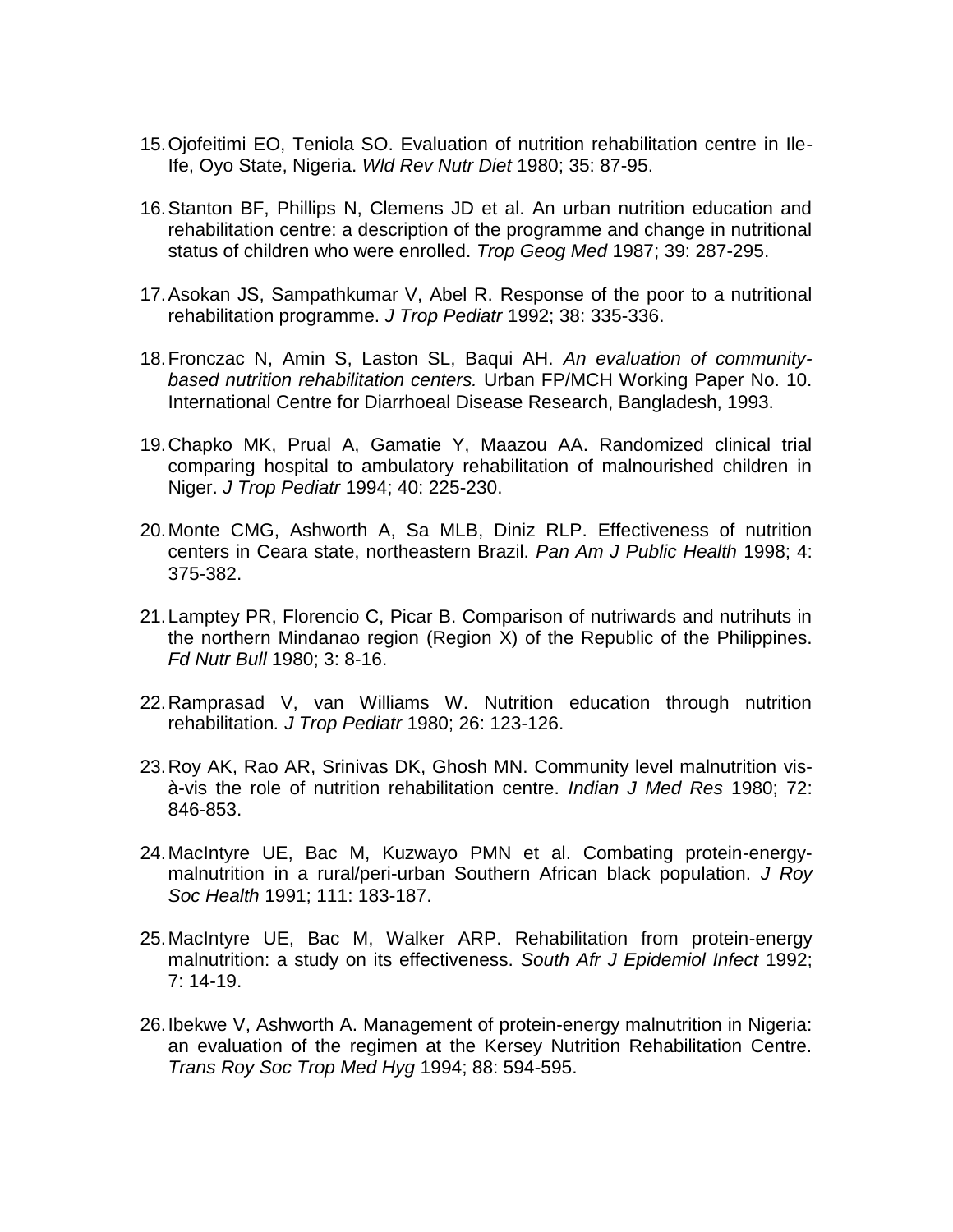- 27.Husaini YK, Sulaeman Z, Basuki SM et al. Outpatient rehabilitation of severe protein energy malnutrition (PEM). *Fd Nutr Bull* 1982: 8: 55-59.
- 28.Castillo C, Salvatierra V, Mejias MC et al. Treatment of children suffering from severe malnutrition in an area of Santiago, Chile. *Bull Pan Am Health Org* 1983; 17: 387-395.
- 29.Bredow MT, Jackson AA. Community-based, effective, low cost approach to the treatment of severe malnutrition in rural Jamaica. *Arch Dis Child* 1994; 71: 297-303.
- 30.Jamal A, Billoo AG, Hussain T, Khanani R. Rehabilitation of grade III protein energy malnutrition on out patients basis*. J Pak Med Assoc* 1995; 45: 312- 314.
- 31.Perra A, Costello AML. Efficacy of outreach nutrition rehabilitation centres in reducing mortality and improving nutritional outcome of severely malnourished children in Guinea Bissau. *Eur J Clin Nutr* 1995; 49: 353-359.
- 32.Brewster DR, Manary MJ, Graham SM. Case management of kwashiorkor: an intervention project at seven nutrition rehabilitation centres in Malawi. *Eur J Clin Nutr* 1997; 51: 139-147.
- 33.Khare RD, Shah PM, Junnarkar AR. Management of kwashiorkor in its milieu – a follow-up for fifteen months. *Indian J Med Res* 1976; 64: 1119-1127.
- 34.Verkley MTB, Jansen AAJ. A mixed ambulatory-home nutrition rehabilitation programme in a rural area in Kenya. *East Afr Med J* 1983; 60: 15-21.
- 35.Jansen AAJ, Verkley MTB. Ambulatory home nutrition rehabilitation in rural Kenya. *J Trop Pediatr* 1986; 32: 258-262.
- 36.Gueri M, Andrews N, Fox K et al. A supplementary feeding programme for the management of severe and moderate malnutrition outside hospital. *J Trop Pediatr* 1985; 31: 101-108.
- 37.Glatthaar II, Fehrsen GS, Irwig LM, Reinach SG. Protein-energy malnutrition: the role of nutrition education in rehabilitation. *Hum Nutr: Clin Nutr* 1986; 40C: 271-285.
- 38.van Roosmalen-Wiebenga MW. *Nutrition rehabilitation in the south western highlands of Tanzania: a two way learning process.* Drukkerij & Pasmans, Gravenhage, 1988.
- 39.Heikens GT, Schofield WN, Dawson S, Grantham-McGregor S. The Kingston Project. 1. Growth of malnourished children during rehabilitation in the